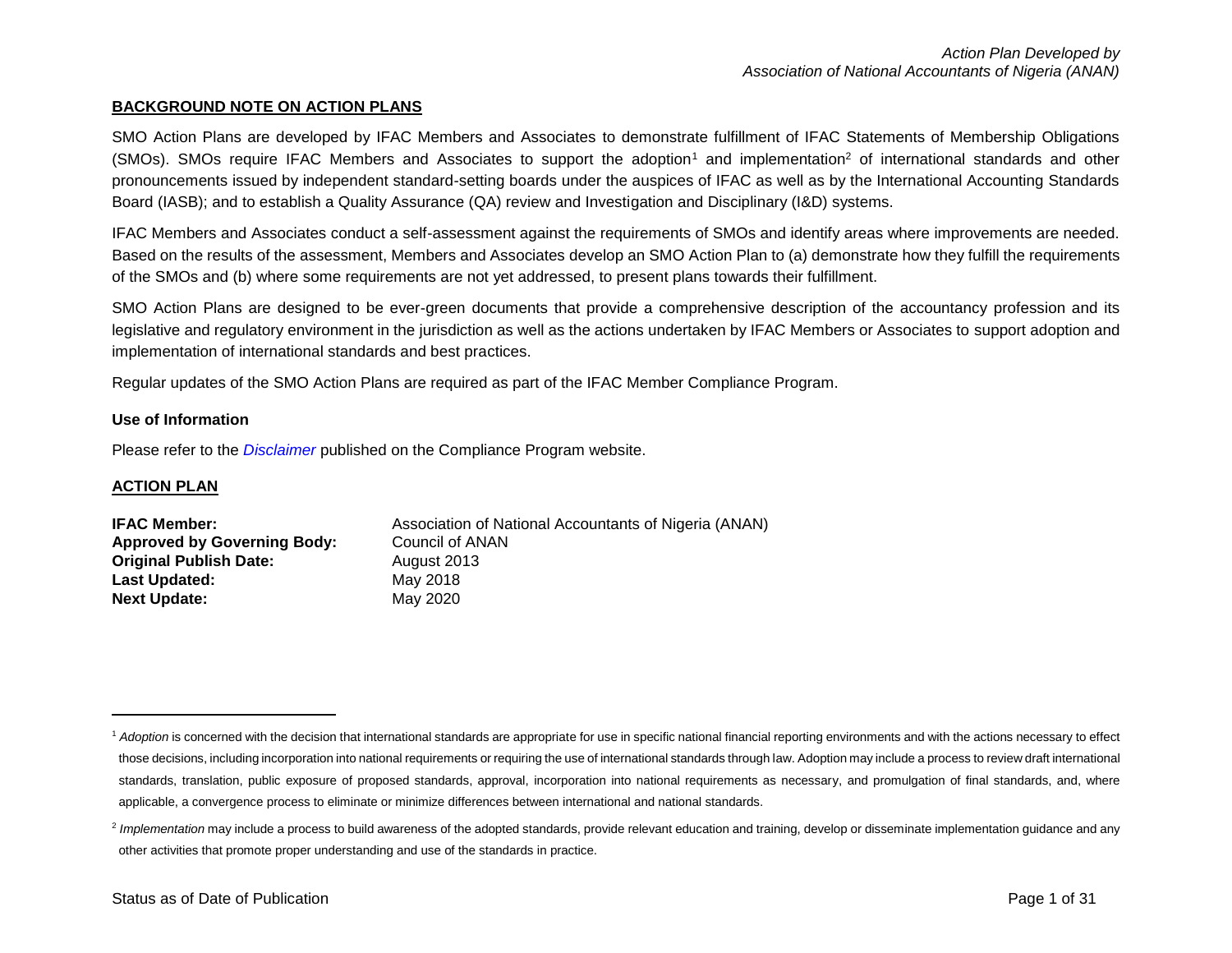**GLOSSARY**

| A&A            | <b>Accounting and Auditing</b>                                                                                  |
|----------------|-----------------------------------------------------------------------------------------------------------------|
| <b>ABWA</b>    | Association of Accountancy Bodies in West Africa                                                                |
| A-LAB          | Accounting Laboratory (Comprising computer hardware, software, accounting packages and samples of audit working |
|                | papers for practical training)                                                                                  |
| <b>ANAN</b>    | Association of National Accountants of Nigeria                                                                  |
| <b>AIT</b>     | Accountant-In-Training                                                                                          |
| <b>AQART</b>   | <b>ANAN Quality Assurance Review Team</b>                                                                       |
| <b>AQAI</b>    | <b>ANAN Quality Assurance Inspectors</b>                                                                        |
| <b>CEFAR</b>   | Center for Financial and Accounting Research                                                                    |
| <b>CNA</b>     | <b>Certified National Accountant</b>                                                                            |
| <b>CPAI</b>    | Institute of Certified Public Accountants in Ireland                                                            |
| <b>DG</b>      | Director-General                                                                                                |
| E&TC           | <b>Education &amp; Training Committee</b>                                                                       |
| E&SC           | <b>Ethics &amp; Standards Committee</b>                                                                         |
| <b>FAAC</b>    | <b>Federation Account Allocation Committee</b>                                                                  |
| <b>FCNA</b>    | <b>Fellow Certified National Accountant</b>                                                                     |
| <b>FRC</b>     | <b>Financial Reporting Council</b>                                                                              |
| <b>GRC</b>     | Governance, Risk Management and Compliance                                                                      |
| <b>ICAN</b>    | Institute of Chartered Accountants of Nigeria                                                                   |
| <b>I&amp;D</b> | Investigation and Discipline                                                                                    |
| <b>IESs</b>    | <b>International Education Standards</b>                                                                        |
| <b>IFRSs</b>   | International Financial Reporting Standards                                                                     |
| <b>IAAER</b>   | International Association for Accounting Education and Research                                                 |
| <b>IAASB</b>   | International Auditing and Assurance Standards Board                                                            |
| <b>IAESB</b>   | International Accounting Education Standards Board                                                              |
| <b>IASB</b>    | International Accounting Standards Board                                                                        |
| <b>IEPS</b>    | <b>International Education Practice Statements</b>                                                              |
| <b>IEIPs</b>   | International Education Information Papers                                                                      |
| <b>IESBAs</b>  | International Ethics Standards Board for Accountants                                                            |
| <b>IFAC</b>    | International Federation of Accountants                                                                         |
| <b>IPSASs</b>  | International Public Sector Accounting Standards                                                                |
| <b>ISA</b>     | International Standards on Auditing                                                                             |
| <b>ISQC1</b>   | International Standards for Quality Control 1                                                                   |
| <b>LFN</b>     | Laws of Federation of Nigeria                                                                                   |
| <b>MCPD</b>    | Mandatory Continuing Professional Development                                                                   |
| <b>MPPF</b>    | Mandatory Professional Practitioner's Forum                                                                     |
| <b>NCA</b>     | NigerianCollege of Accountancy                                                                                  |
| <b>NBTE</b>    | National Board for Technical Education                                                                          |
| <b>NUC</b>     | <b>National Universities Commission</b>                                                                         |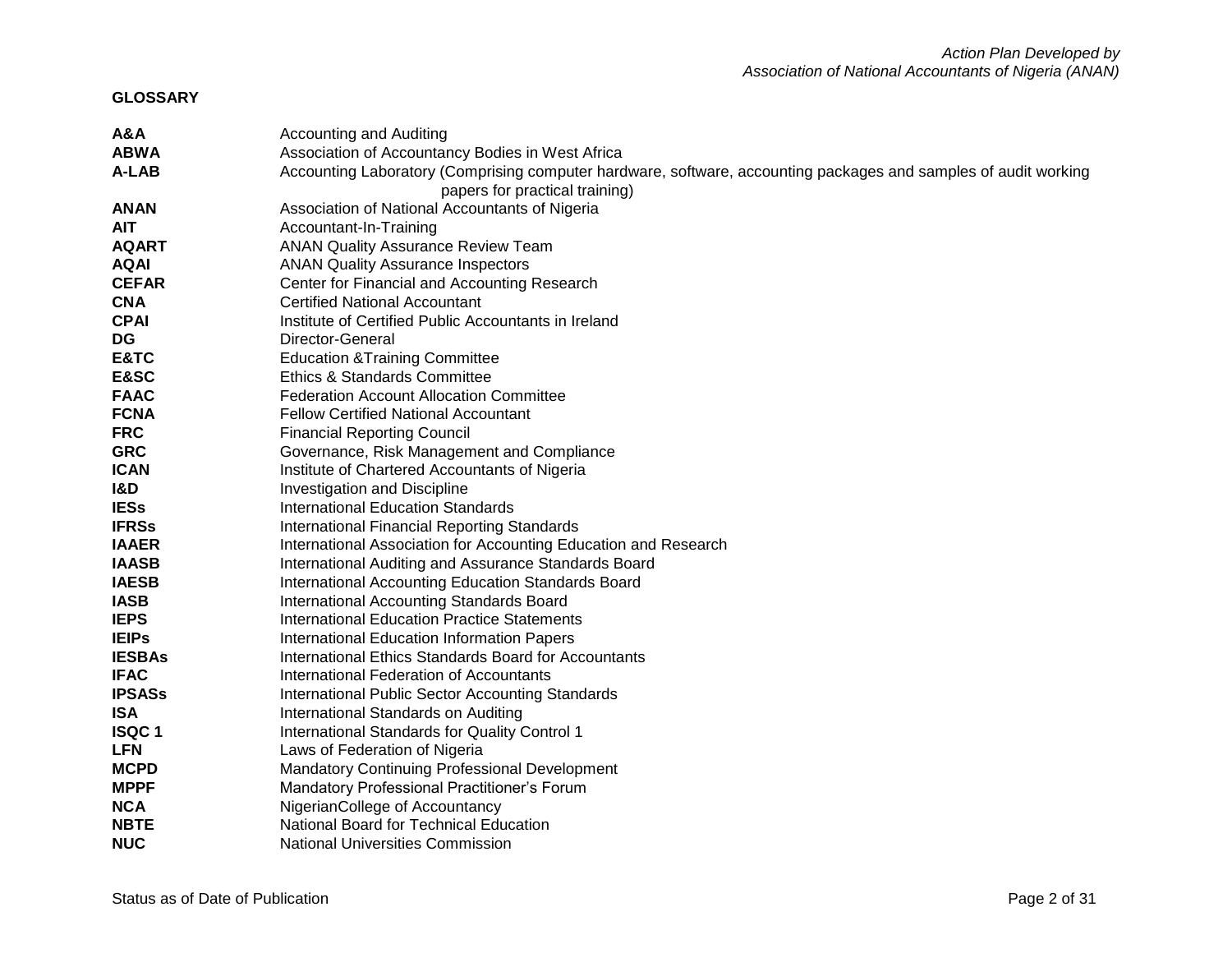| <b>PAFA</b>         | Pan African Federation of Accountants                                                                                  |
|---------------------|------------------------------------------------------------------------------------------------------------------------|
| <b>PAOs</b>         | Professional Accountancy Organisations                                                                                 |
| <b>PEA</b>          | Professional Examination(A)                                                                                            |
| <b>PEB</b>          | Professional Examination (B)                                                                                           |
| <b>PRT</b>          | Peer Review Team                                                                                                       |
| <b>P&amp;QCC</b>    | Practicing &Quality Control Committee(P&QCC has an oversight function over the quality of work done by our             |
|                     | Practitioners)                                                                                                         |
| <b>Registrar/CE</b> | Registrar/Chief Executive of ANAN                                                                                      |
| <b>ROSC</b>         | Report on Observance of Standards and Codes                                                                            |
| <b>R&amp;TC</b>     | <b>Research and Technical Committee</b>                                                                                |
| <b>SCUML</b>        | Special Control Unit Against Money Laundering (Nigeria) (Federal Government institution that has an oversight function |
|                     | over prevention of money laundering)                                                                                   |
| <b>SMOs</b>         | <b>Statements of Membership Obligations</b>                                                                            |
| <b>SMEs</b>         | <b>Small and Medium sized Entities</b>                                                                                 |
| <b>SMPs</b>         | <b>Small and Medium Practices</b>                                                                                      |
| <b>XBRL</b>         | eXtensible Business Reporting Language                                                                                 |
| <b>CATS</b>         | <b>Certified Accounting Technician Scheme</b>                                                                          |
| <b>SFAFP</b>        | Society for Forensic Accounting and Fraud Prevention                                                                   |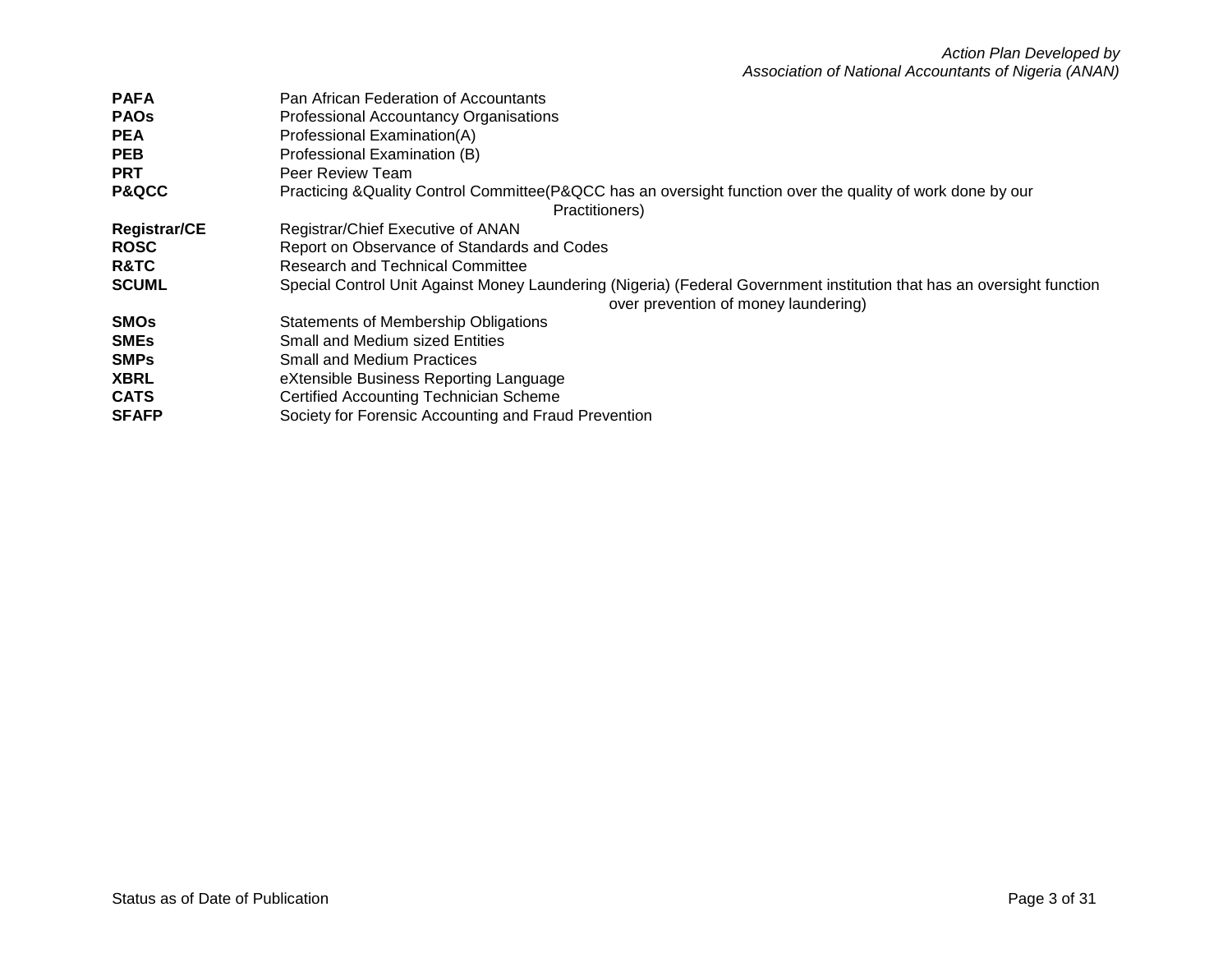## **General:**

ANAN was established in 1979 and Chartered by the Act of Parliament No. 76 of 1993 now CAP A26, LFN 2004 to advance the Science of Accountancy in Nigeria, pioneering a multi-disciplinary emphasis in the production of well rounded, well-blended and well-honed professionals, profound in knowledge, skillful in practice and ethical in conduct.

| S/N            | <b>Start Date</b> | <b>Actions</b>                                                                                                                                                                                                                                                                                                                                                                   | <b>Completion</b><br><b>Date</b> | <b>Responsibility</b>                                                                                                          | <b>Resource</b>                                                                                                        |  |
|----------------|-------------------|----------------------------------------------------------------------------------------------------------------------------------------------------------------------------------------------------------------------------------------------------------------------------------------------------------------------------------------------------------------------------------|----------------------------------|--------------------------------------------------------------------------------------------------------------------------------|------------------------------------------------------------------------------------------------------------------------|--|
| 1              | August<br>2015    | Update Action Plans consistent with IFAC<br>guidelines.                                                                                                                                                                                                                                                                                                                          | On-going                         | Registrar/CE                                                                                                                   | Council,<br>Compliance Program<br>Personnel                                                                            |  |
| $\overline{2}$ | June<br>2013      | modules to incorporate<br>Develop<br>the<br>requirements of the revised SMOs to<br>educate the Members and staff.                                                                                                                                                                                                                                                                | On-going                         | Registrar/CE,<br>Chairman<br>P&QCC                                                                                             | Council,<br>P&QCC Members and<br>Consultant/Specialist with<br>relevant track record                                   |  |
| 3              | January<br>2013   | Implementation of Action Plan commences<br>through establishment of mechanisms for<br>their realization.<br>In line with IFAC Constitution, paragraph<br>2.3b. that require IFAC member bodies to<br>comply with SMOs (1-7) revised and<br>approved in November 2012.                                                                                                            | On-going                         | Council and<br>Registrar/CE of<br><b>ANAN</b>                                                                                  | Council,<br><b>Council Committees and</b><br><b>Members</b>                                                            |  |
| 4              | February<br>2013  | Action Plans are reviewed by a recognized<br>Accountancy Organization<br>Professional<br>(PAO) that is a member of IFAC-Institute of<br>Certified Public Accountants in Ireland (CPA<br>Ireland).<br>ANAN now has a policy for Corporate<br>Risk<br>Management<br>Governance.<br>and<br>Compliance (GRC) and resolve to follow the<br>governance guidelines provided in the IFAC | On-going                         | Registrar/CE of<br>ANAN,<br><b>EXCO &amp;Council</b><br>Registrar/CEO,<br><b>Chairman Ethics</b><br>and Standards<br>Committee | Council,<br>Institute of Certified Public<br>Accountants in Ireland (CPA<br>Ireland)<br>Council,<br>Compliance Program |  |
|                |                   | <b>PAO</b><br>Development Committee's<br>Good<br>Guide on Establishing<br>Practice<br>and<br>Developing a Professional Accountancy<br>Body.                                                                                                                                                                                                                                      | On-going                         | (E&SC)                                                                                                                         | Personnel and<br><b>E&amp;SC Members</b>                                                                               |  |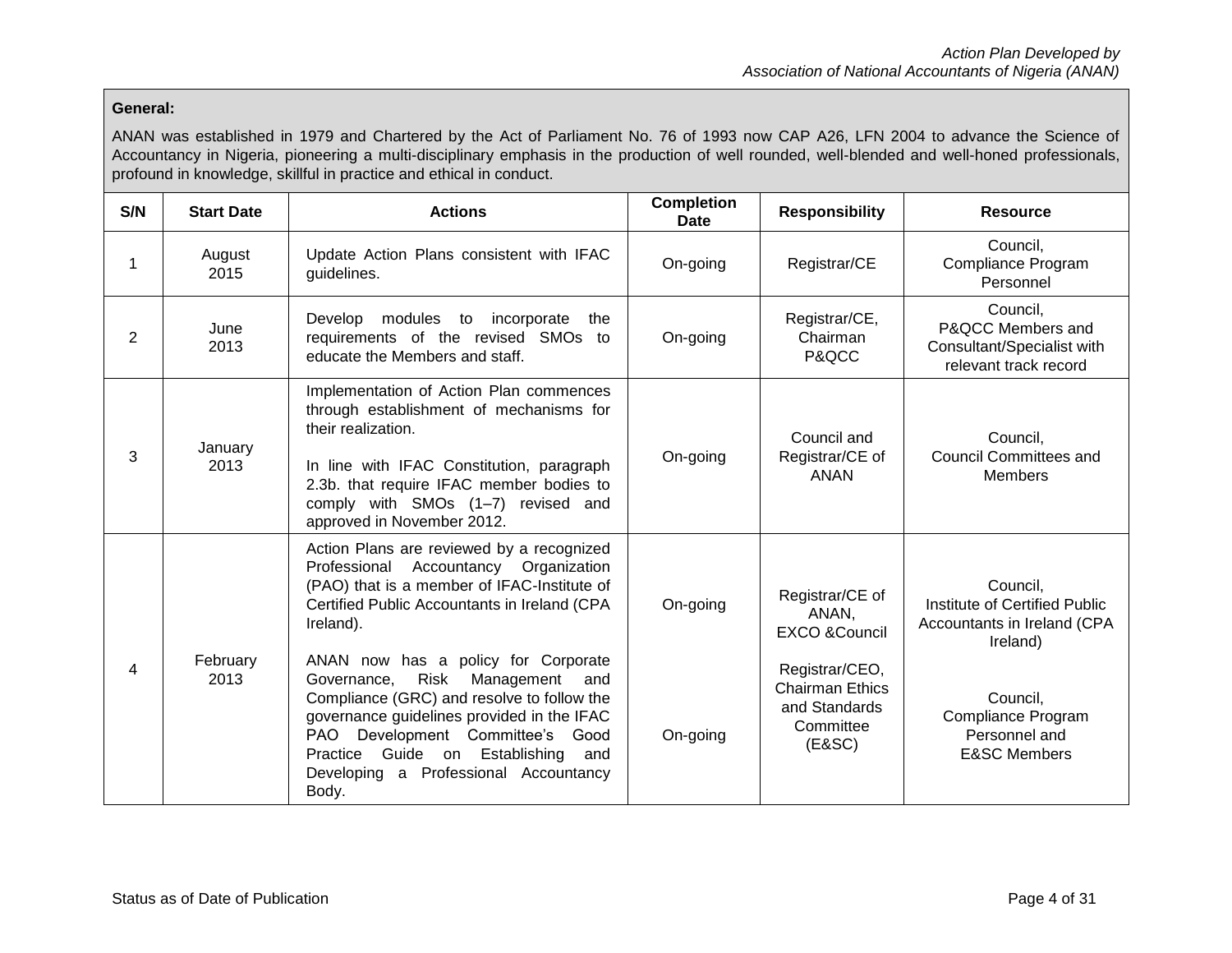| <b>Action Plan Subject:</b>   | SMO 1-Quality Assurance                                                                        |
|-------------------------------|------------------------------------------------------------------------------------------------|
| <b>Action Plan Objective:</b> | Use best endeavors to establish and continue to improve ANAN's Quality Assurance Review System |

This action plan includes only those actions that are still required or by their nature, are parts of an on-going process to fully meet the requirements of revised SMO1. Quality Assurance.

ANAN is committed to the requirements of IFAC revised Statement of Membership Obligation (SMO 1). The Association ensures best practices in the public interest as a regulator under the laws. ANAN commenced monitoring its Member firms in 2011. The ANAN Quality Assurance Review Team (AQART) conducts its review inspection to meet the Financial Reporting Council (FRC) standards and the requirements of revised SMO 1 and to confirm the firm's eligibility for renewal of Practicing License.

FRC through PAOs carries out its responsibilities in quality assurance review of member firms in Nigeria. This is in alignment with SMO 1 requirements.

We regularly ensure that majority of our firms are visited for quality and assurance review. FRC Nigeria requires all PAOs in the jurisdiction to do QA review of its member firms.

ANAN is a major stakeholder in FRC and the Council is responsible for the implementation and enforcement of the adopted standards.

FRC has official responsibility for establishing and operating Quality Assurance Review System in line with the provisions of FRC Act 6 of 2011.

FRC has over site function as regards QA reviews of all Audit Firms in Nigeria. FRC has just put in place a collaboration mechanism with PAOs regarding QA reviews. The FRC's QA review system is also aligned with SMO 1 requirements.

ANAN through its Peer Review and Quality Assurance Teams monitor and ensure that members observe and comply with ISQC1 and ISA 220.

| #                                                                      | <b>Start Date</b> | <b>Actions</b>                                                                                                                                                                                                                                                         | <b>Completion</b><br><b>Date</b> | <b>Responsibility</b>                                                                       | Resource                                                                                            |
|------------------------------------------------------------------------|-------------------|------------------------------------------------------------------------------------------------------------------------------------------------------------------------------------------------------------------------------------------------------------------------|----------------------------------|---------------------------------------------------------------------------------------------|-----------------------------------------------------------------------------------------------------|
| Establish and Maintain the Audit Quality Assurance (AQA) Review System |                   |                                                                                                                                                                                                                                                                        |                                  |                                                                                             |                                                                                                     |
|                                                                        | June<br>2013      | Intensify the monitoring process of Quality Assurance Review<br>activities by the Quality Assurance Inspectors.<br>ANAN screens and interview the would be Practitioners and<br>carry out Quality Assurance Review of member firms in line with<br>SMO 1 requirements. | On-going                         | Registrar/CE,<br>Chairman<br>Practicing &<br><b>Quality Control</b><br>Committee(P&Q<br>CC) | Council.<br><b>P&amp;QCC Members</b><br>and Member Firms,<br><b>Compliance Program</b><br>Personnel |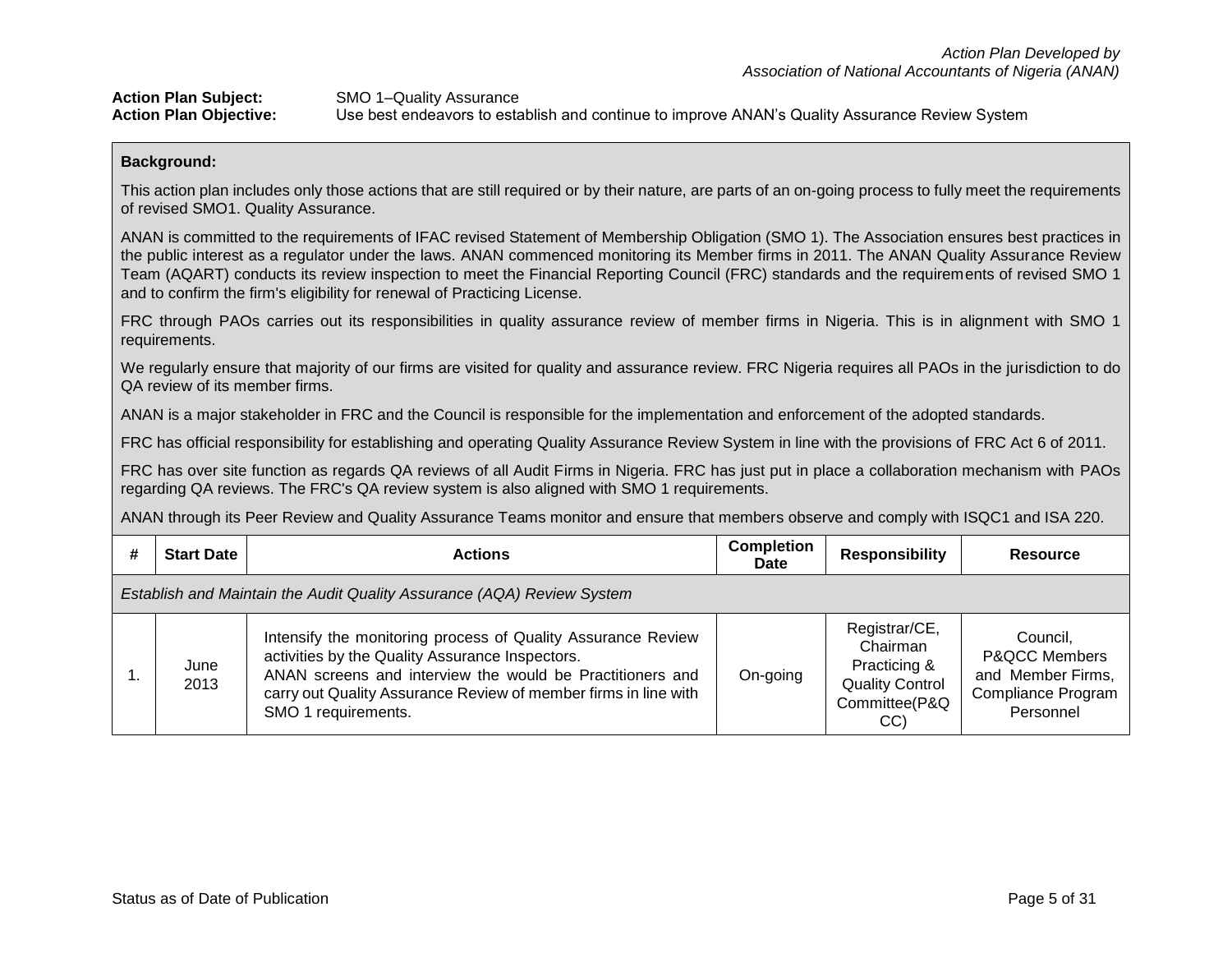| #  | <b>Start Date</b>                                                                                                                                                                                                                                                                                                                                                                                                                                  | <b>Completion</b><br><b>Actions</b>                                                                                                                                                                                                                                                                                                                                                                                                                 |          | <b>Responsibility</b>                                                               | <b>Resource</b>                                                                                                                       |
|----|----------------------------------------------------------------------------------------------------------------------------------------------------------------------------------------------------------------------------------------------------------------------------------------------------------------------------------------------------------------------------------------------------------------------------------------------------|-----------------------------------------------------------------------------------------------------------------------------------------------------------------------------------------------------------------------------------------------------------------------------------------------------------------------------------------------------------------------------------------------------------------------------------------------------|----------|-------------------------------------------------------------------------------------|---------------------------------------------------------------------------------------------------------------------------------------|
| 2. | Continuous Training of AQA Inspectors/ANAN Technical Staff.<br>(They carry on routine quality assurance checks).<br>July<br>2011<br>Plan series of training for AQA Inspectors/Technical Staff in<br>2018.                                                                                                                                                                                                                                         |                                                                                                                                                                                                                                                                                                                                                                                                                                                     | On-going | Registrar/CE,<br>Chairman<br>P&QCC                                                  | Council,<br>P&QCC Members,<br><b>Twinning Partners</b><br>(CPA Ireland) and<br>Consultant/Specialist<br>with relevant track<br>record |
| 3. | March<br>2013                                                                                                                                                                                                                                                                                                                                                                                                                                      | Training of more Members in Practice for Peer Review activities<br>will help us review quality of the monitoring and assessment<br>programme thereby improving the service delivery of our<br>members.<br>The training is put in place to ensure improved service delivery<br>and sustenance. They visit member firms once in 3 years, they<br>are ANAN Practising Members.                                                                         | On-going | Registrar/CE<br>Chairman<br>P&QCC and<br><b>Members</b>                             | Council,<br>P&QCC Members,<br>Twinning Partner<br>and<br>Consultant/Specialist<br>with relevant track<br>records                      |
| 4. | January<br>2013                                                                                                                                                                                                                                                                                                                                                                                                                                    | Raise Practitioners awareness on ISQC1and ISA 220 by<br>including relevant topics in our MCPD and publications and to<br>re-emphasise it at our MPPF trainings.<br>The ISQC 1 and ISA 220 were included in the Handbook on<br>Public Practice sent(electronically) to Practitioners and as<br>Appendices 7 & 8 respectively in the hard copies of Handbook<br>on Public Practice<br>The Handbook is also placed on our website, while serialisation |          | Registrar/CE,<br>Chairman<br>P&QCC and<br><b>Members</b>                            | Council,<br>P&QCC Members,<br>Twinning Partner<br>and<br>Consultant/Specialist<br>with relevant track<br>records                      |
| 5. | in the Association's journal is on-going.<br>Undertake the Quality Review:<br>Conduct Quality Reviews of the Audit Member Firms;<br>a)<br>Arising from these reviews, prepare annual summary report<br>b)<br>for remediation.<br>July<br>2011<br>Since 2011, ANAN has undertaken Two Hundred and Eight<br>(208) Quality Assurance Reviews of member firms. The reports<br>are publicly available in our Library and can be released on<br>request. |                                                                                                                                                                                                                                                                                                                                                                                                                                                     | On-going | Registrar/CE,<br><b>AQA</b><br>Inspectors/Peer<br>Review Team,<br>Chairman<br>P&QCC | Council,<br>P&QCC<br>Members/Investigatin<br>g Panel and<br><b>Disciplinary Tribunal</b>                                              |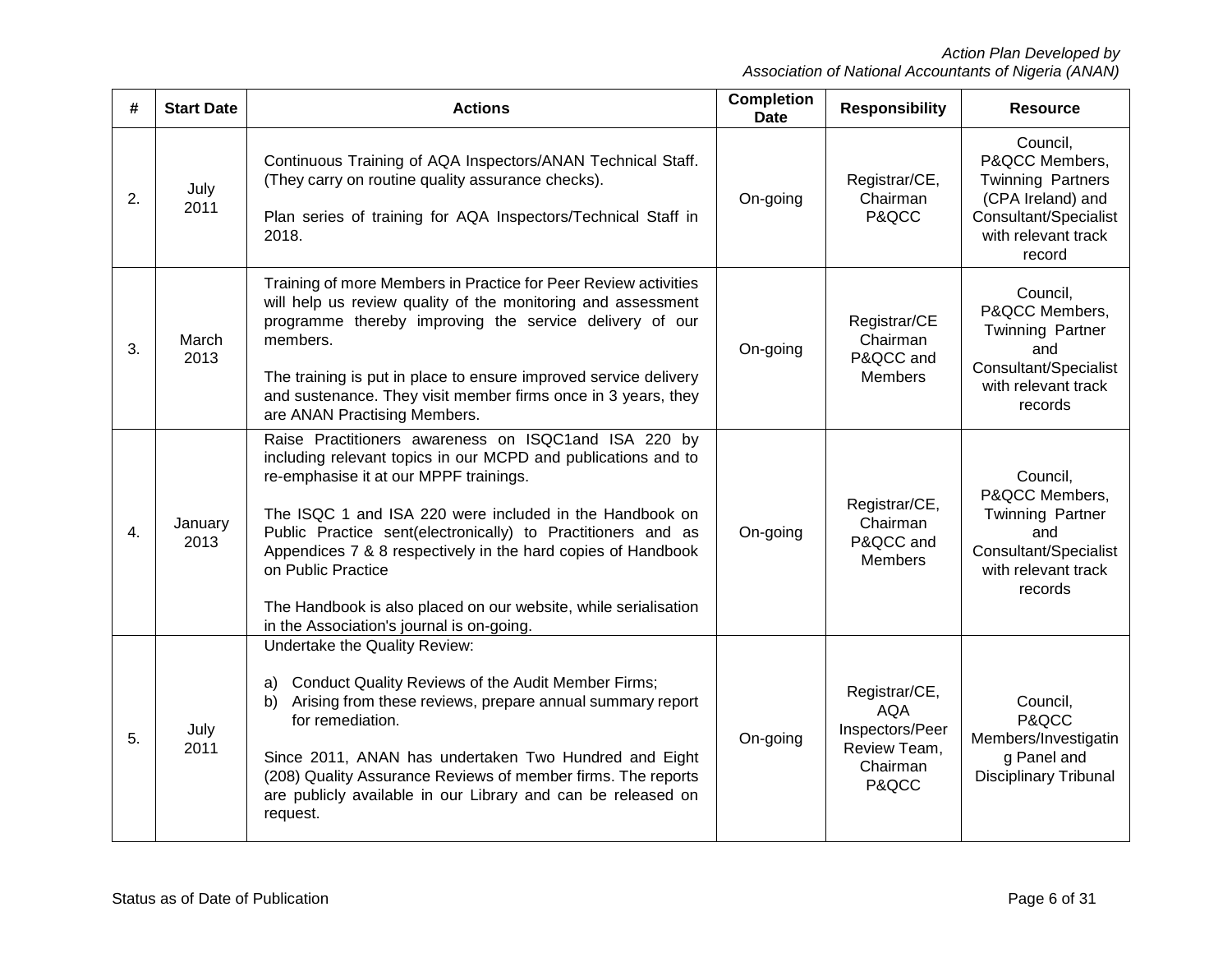| #              | <b>Start Date</b> | <b>Actions</b>                                                                                                                                                                                                              | <b>Completion</b><br><b>Date</b> | <b>Responsibility</b>                                                                                 | <b>Resource</b>                                                                             |
|----------------|-------------------|-----------------------------------------------------------------------------------------------------------------------------------------------------------------------------------------------------------------------------|----------------------------------|-------------------------------------------------------------------------------------------------------|---------------------------------------------------------------------------------------------|
|                |                   | We intend to increase the intensity of the review with a view to<br>ginger up the newly admitted Practitioners.                                                                                                             |                                  |                                                                                                       |                                                                                             |
| 6.             | February<br>2013  | Encourage Member firms to join International Network<br>/Association of Accounting Firms to assist in benchmarking,<br>networking and encouraging best practices.                                                           | On-going                         | Registrar/CE,<br>Chairman<br>P&QCC                                                                    | Council,<br>P&QCC Members,<br>Member Firms &<br>International<br><b>Relations Committee</b> |
| 7 <sub>1</sub> | November<br>2013  | Benchmark with activities of the Edinburgh Group on Small and<br>Medium Practices /Small and Medium Entities (SMP/SME)<br>developments.                                                                                     | On-going                         | Registrar/CE,<br>Chairmen<br><b>Technical and</b><br>International<br>Affairs<br>Committees,<br>P&QCC | Council, Technical<br>and International<br>Affairs / P&QCC<br>Committees<br><b>Members</b>  |
| 8.             | February<br>2013  | Provide guidance to help firms undertake Annual Self-<br>Compliance reviews.<br>Self-assessment check list will continually be sent to all<br>Practitioners for their use<br>including the newly admitted<br>Practitioners. | On-going                         | Registrar/CE,<br>Chairman<br>P&QCC                                                                    | Council,<br>P&QCC Members                                                                   |
| 9.             | June<br>2013      | Train ANAN Practitioners on Self-Compliance Review.                                                                                                                                                                         | On-going                         | Registrar/CE,<br>Chairman<br>P&QCC                                                                    | Council,<br>P&QCC Members                                                                   |
| 10.            | April<br>2013     | Review ANAN Quality Assurance Review system targeting the<br>firms to be consistent with guidance in revised SMO1 see ANAN<br><b>Quality Assurance Review Guidelines</b>                                                    | On-going                         | Registrar/CE,<br>Chairman<br>P&QCC                                                                    | Council,<br>P&QCC Members                                                                   |
| 11.            | October<br>2013   | Reconcile the accomplishments against the revised SMO,<br>identify gaps if any, particularly the ANAN Audit and Assurance<br>Review Guidelines and take corrective actions.<br>Action has commenced.                        | On-going                         | Registrar/CE,<br>Chairman<br>P&QCC                                                                    | Council,<br><b>P&amp;QCC Members</b>                                                        |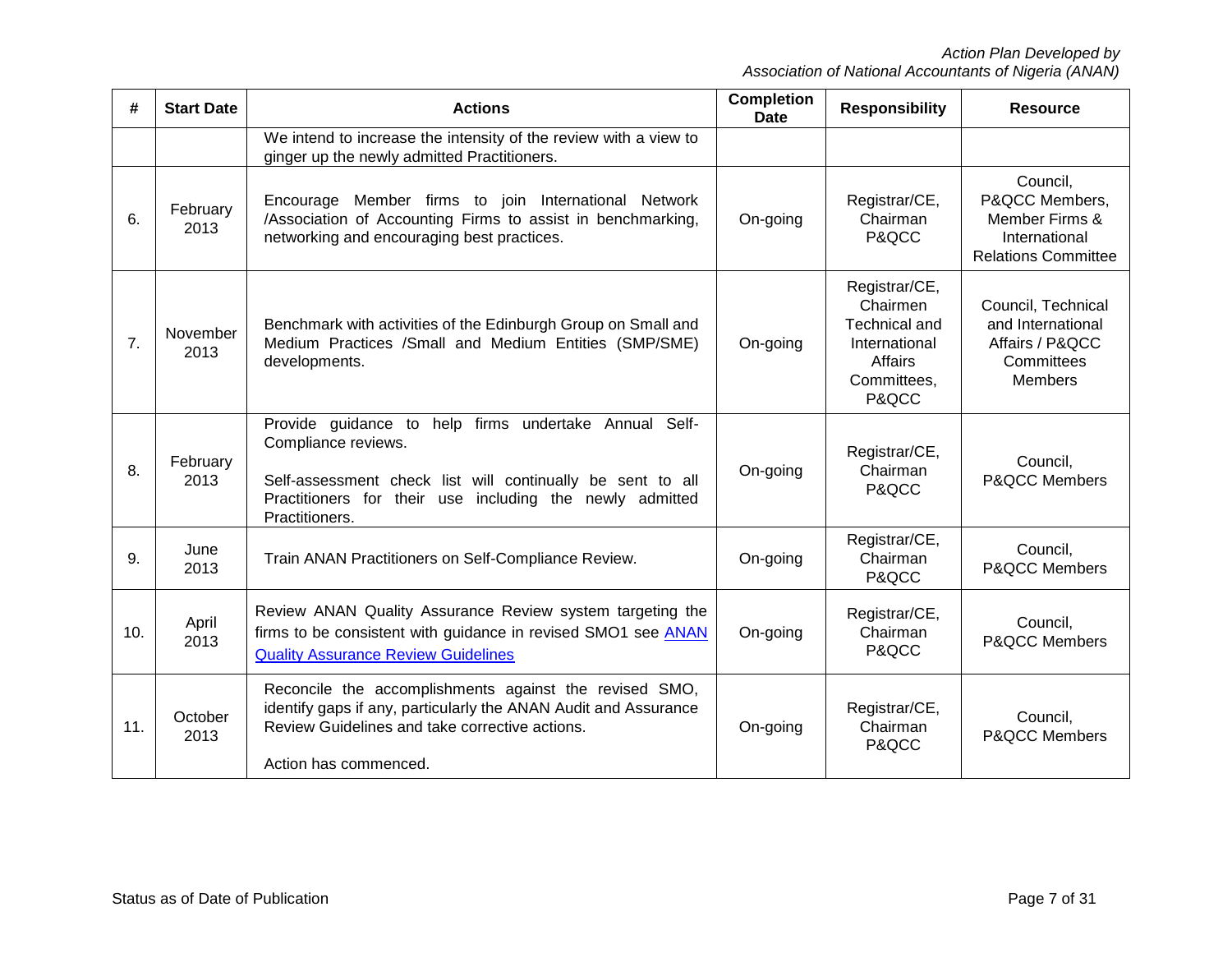| #   | <b>Start Date</b>                       | <b>Actions</b>                                                                                                                                                                                                                                                                                                                                                     | <b>Completion</b><br><b>Date</b>                                                                                                       | <b>Responsibility</b>              | Resource                             |  |
|-----|-----------------------------------------|--------------------------------------------------------------------------------------------------------------------------------------------------------------------------------------------------------------------------------------------------------------------------------------------------------------------------------------------------------------------|----------------------------------------------------------------------------------------------------------------------------------------|------------------------------------|--------------------------------------|--|
| 12. | June<br>2011                            | Access and publish in the Association's Website /Journal<br>description of the scope and design of the Quality Assurance<br>review system and related procedures to be followed by Quality<br>Assurance Review Teams. This will include:<br>Details on nature of review cycles;<br>a.<br>Documentation.<br>b.<br>(See ANAN Audit and Assurance Review Guidelines). | On-going<br>(This is an<br>action that is<br>consistently<br>being carried<br>on and it<br>does not<br>entail a<br>conclusion<br>date) | Registrar/CE,<br>Chairman<br>P&QCC | Council.<br><b>P&amp;QCC Members</b> |  |
| 13. | April<br>2014                           | Publish the results of the Quality Assurance review system in<br>the Association's Journal and or other appropriate publications.<br>(To be done Annually).                                                                                                                                                                                                        | Annually                                                                                                                               | Registrar/CE,<br>Chairman<br>P&QCC | Council,<br><b>P&amp;QCC Members</b> |  |
|     |                                         | <b>Maintaining Ongoing Processes</b>                                                                                                                                                                                                                                                                                                                               |                                                                                                                                        |                                    |                                      |  |
| 14. | January<br>2013                         | Continue to ensure that ANAN's Quality Assurance review<br>system is operating effectively and continuously in line with<br>revised SMO 1 requirements. This includes periodic review and<br>updating the Action Plan for future activities as may be<br>necessary and appropriate.                                                                                | On-going                                                                                                                               | Registrar/CE,<br>Chairman<br>P&QCC | Council,<br><b>P&amp;QCC Members</b> |  |
|     | Review of ANAN's Compliance Information |                                                                                                                                                                                                                                                                                                                                                                    |                                                                                                                                        |                                    |                                      |  |
| 15. | March<br>2013                           | Review and update sections relevant to revised SMO 1 as<br>necessary.                                                                                                                                                                                                                                                                                              | Annually                                                                                                                               | Registrar/CE,<br>Chairman<br>P&QCC | Council.<br><b>P&amp;QCC Members</b> |  |

# **Main Requirements of SMO 1**

| <b>Requirements</b>                                                                                               |  | N | <b>Partially</b> | <b>Comments</b>                                                                         |
|-------------------------------------------------------------------------------------------------------------------|--|---|------------------|-----------------------------------------------------------------------------------------|
| Scope of the system<br>At a minimum, mandatory QA reviews are<br>required for all audits of financial statements. |  |   |                  | ISQC 1 and ISA 220 are mandatory requirements for all<br>audit of Financial Statements. |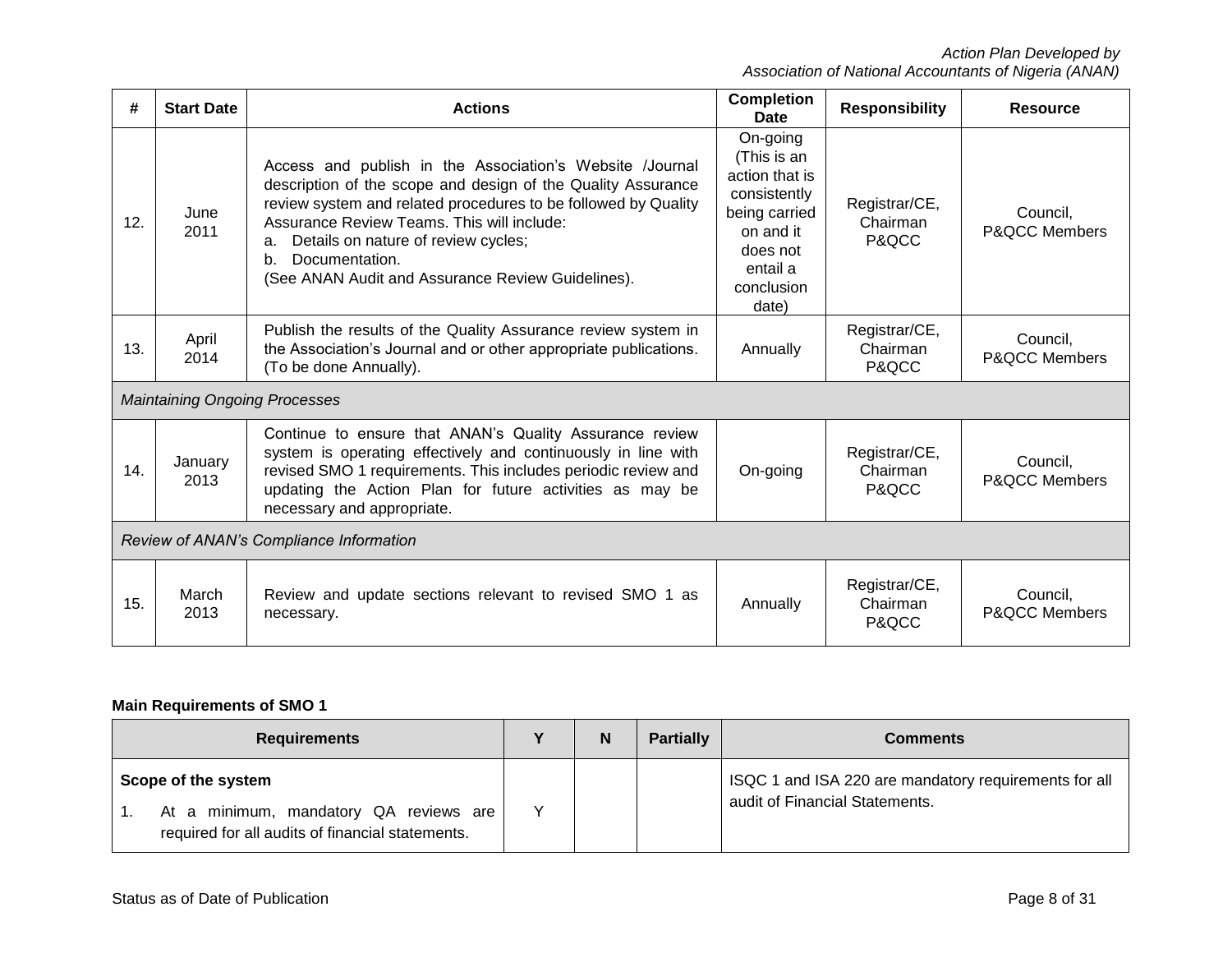|    | <b>Requirements</b>                                                                                                                                                            | Y | N <sub>1</sub> | <b>Partially</b> | <b>Comments</b>                                                                                                                                                                                                       |
|----|--------------------------------------------------------------------------------------------------------------------------------------------------------------------------------|---|----------------|------------------|-----------------------------------------------------------------------------------------------------------------------------------------------------------------------------------------------------------------------|
| 2. | Quality Control Standards and Other Quality<br><b>Control Guidance</b><br>Firms are required to implement a system of                                                          | Y |                |                  | ISA 220 is the standard used to implement the system of<br>quality control by the firm.                                                                                                                               |
|    | quality control in accordance with the quality<br>control standards.                                                                                                           |   |                |                  |                                                                                                                                                                                                                       |
| 3. | Most up to date versions of ISQC 1 and other<br>relevant ISAs are adopted as the quality control<br>standards.                                                                 | Y |                |                  | Most firms adopts up to date version of ISQC 1 and<br>other relevant ISAs as quality control standards.                                                                                                               |
| 4. | Member Body assists firms in understanding the<br>objectives of quality control and in implementing<br>and maintaining appropriate systems of quality<br>control.              | Y |                |                  | ANAN assists member firms in understanding the<br>objectives of quality control and in implementing and<br>maintaining appropriate systems of quality control<br>through ANAN training and quality assurance reviews. |
|    | <b>Review cycle</b>                                                                                                                                                            |   |                |                  | ANAN use a mixed approach for the review.                                                                                                                                                                             |
| 5. | A cycle-based, risk-based, or a mixed approach<br>for selecting firms for QA review is used.                                                                                   | Y |                |                  |                                                                                                                                                                                                                       |
| 6. | For cycle-based approach, quality control<br>reviews are required to take place at least every<br>six years (and every three years for audits of<br>public interest entities). | Y |                |                  | In ANAN, quality control reviews takes place at least<br>three years for audit of non public interest entities.                                                                                                       |
|    | <b>QA Review Team</b>                                                                                                                                                          | Y |                |                  | QA Team is assessed and documented but their reports<br>are submitted to the Council of the Association for                                                                                                           |
| 7. | Independence of the QA Team is assessed and<br>documented.                                                                                                                     |   |                |                  | approval.                                                                                                                                                                                                             |
| 8. | QA Team possesses appropriate levels of<br>expertise.                                                                                                                          | Y |                |                  | QA Team has undergone series of training both local<br>and international that has equipped them appropriately<br>for the assignment.                                                                                  |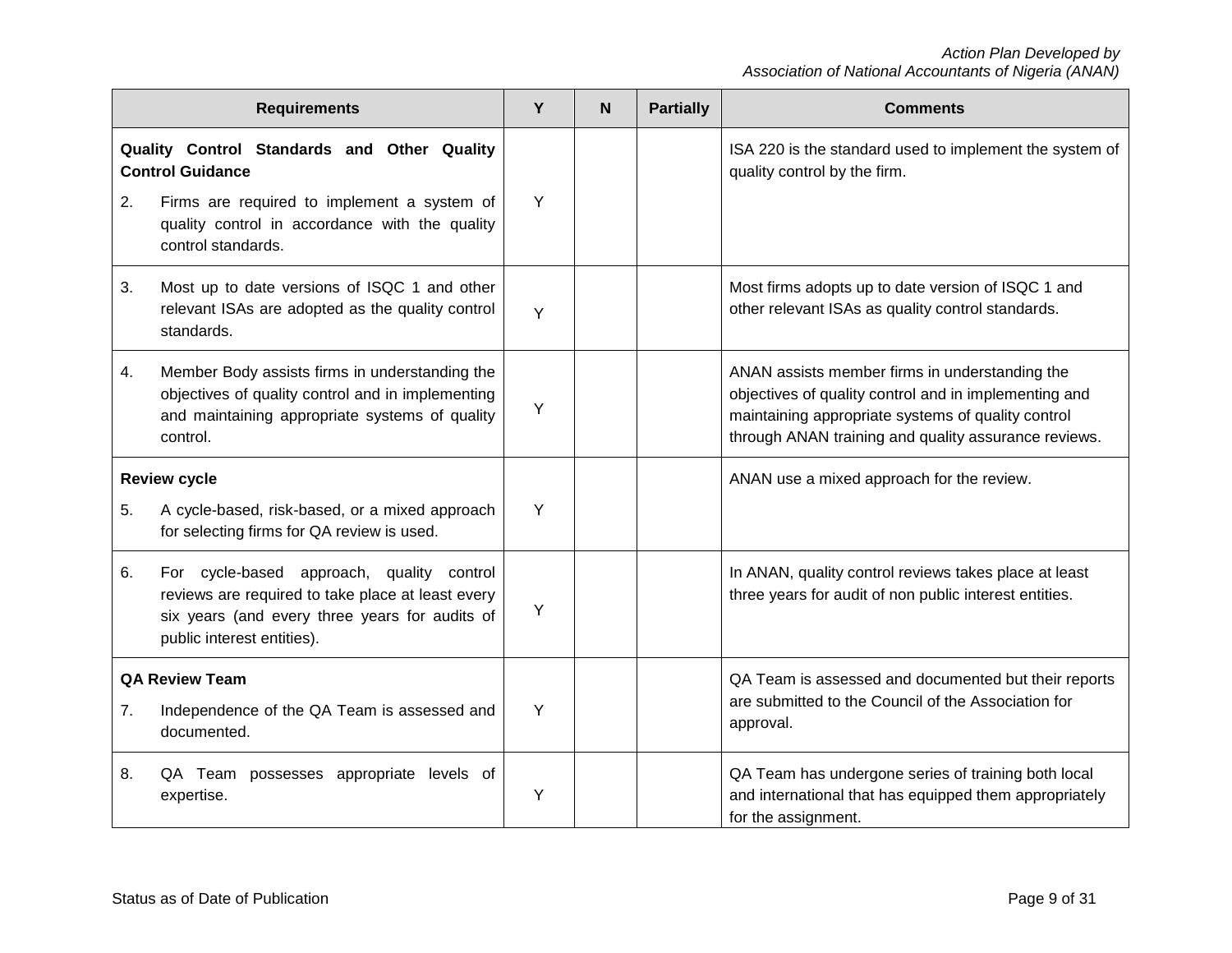| <b>Requirements</b>                                                                                                                                          |                                                                                                                                                                                                           |   | <b>N</b> | <b>Partially</b> | <b>Comments</b>                                                                                                              |
|--------------------------------------------------------------------------------------------------------------------------------------------------------------|-----------------------------------------------------------------------------------------------------------------------------------------------------------------------------------------------------------|---|----------|------------------|------------------------------------------------------------------------------------------------------------------------------|
| 9.                                                                                                                                                           | <b>Reporting</b><br>Documentation of evidence supporting the<br>quality control review report is required.                                                                                                | Y |          |                  | After the quality assurance review, the QA Team<br>documents assessment report duly signed by the<br>reviewer and the firm.  |
| 10.                                                                                                                                                          | A written report is issued upon conclusion of the<br>QA review and provided to the firm/partner<br>reviewed.                                                                                              | Y |          |                  | Upon conclusion of the quality assurance review, the QA<br>Team issued a written report to the firm/partner<br>reviewed.     |
| 11.                                                                                                                                                          | <b>Corrective and disciplinary actions</b><br>Reviewed firms/partners are required to make<br>timely adjustments to meet recommendations<br>from the review report.                                       | Y |          |                  | Reviewed firms/partners are given time lag of six<br>months to make corrections/adjustments on the<br>findings/observations. |
| 12.                                                                                                                                                          | QA review system is linked to the Investigation<br>and Discipline system.                                                                                                                                 | Y |          |                  |                                                                                                                              |
| 13.                                                                                                                                                          | <b>Consideration of Public Oversight</b><br>The body responsible for QA reviews cooperates<br>with its oversight body and shares information on<br>the functioning of the QA review system, as<br>needed. | Y |          |                  |                                                                                                                              |
| Regular review of implementation and<br>effectiveness<br>implementation<br>Regular<br>reviews of<br>and<br>14.<br>effectiveness of the system are performed. |                                                                                                                                                                                                           | Υ |          |                  | QA Team carried out regularly the reviews of<br>implementation and effectiveness of the system.                              |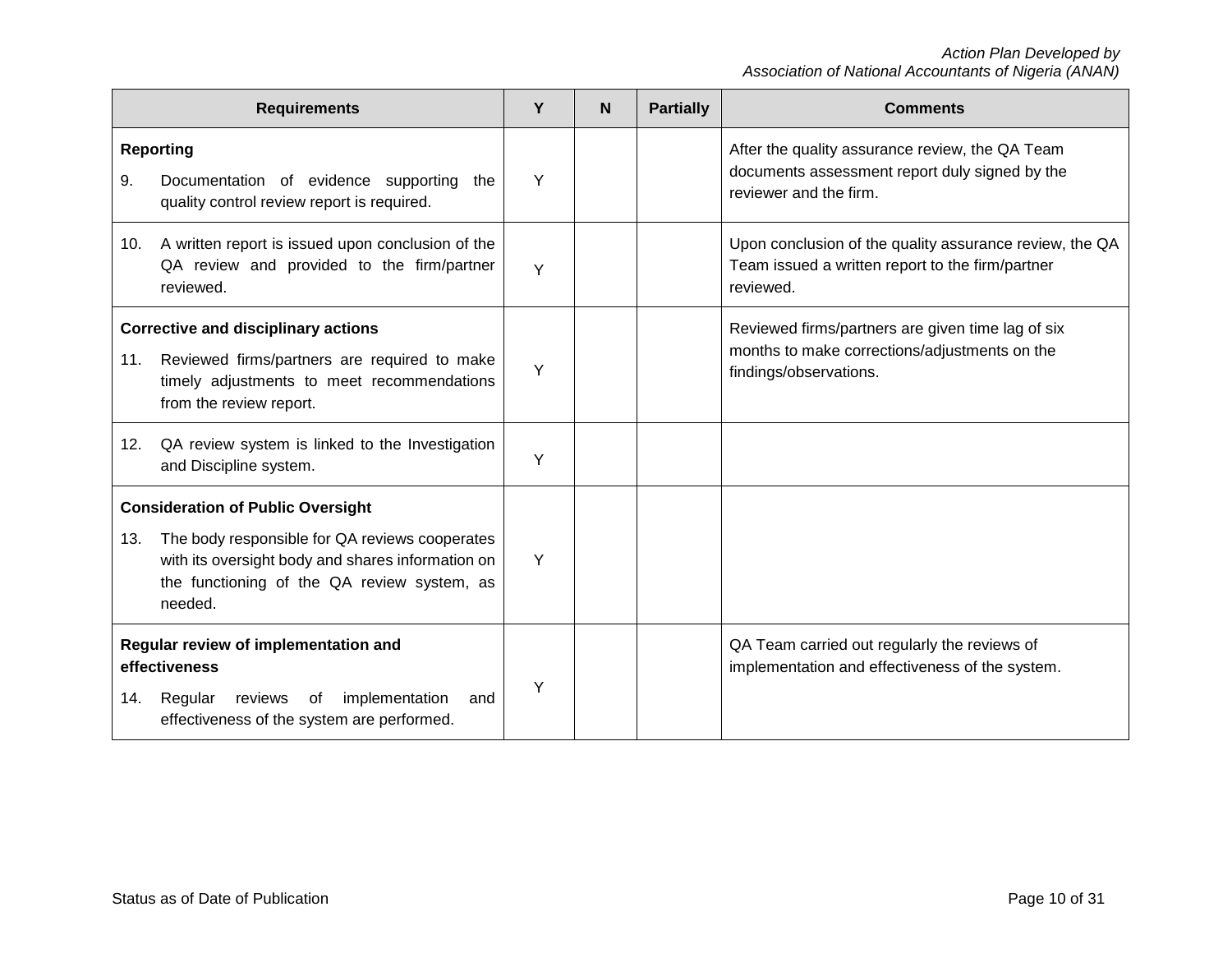| <b>Action Plan Subject:</b>   | SMO 2-International Education Standards for Professional Accountants and Other Pronouncements issued by |
|-------------------------------|---------------------------------------------------------------------------------------------------------|
|                               | the IAESB                                                                                               |
| <b>Action Plan Objective:</b> | To ensure that all IES requirements are incorporated into ANAN's educational program                    |

Even though, there is no specific legislation that compels the PAOsin Nigeriato train and retrain its members but ANAN considered it expedient to do so hence, it was introduced by the Association in Nigeria in the year 1996 as mandatory for members. Members certificates are renewed annually based on attendance of the MCPD.

To become a member of Association of National Accountants of Nigeria (ANAN) a candidate must possess a University Degree or Higher National Diploma in Accountancy and must attend the Nigerian College of Accountancy, Kwall near Jos for one year intensive full time professional education, training and examination and pass the professional examinations which are in two parts (Professional examination A & B) separately. A graduate of allied courses must go through a conversion course to meet up the minimum requirement for accounting graduate before joining the professional stream. A candidate that passed the professional examination is awarded Postgraduate Professional Diploma and can proceed for a three-year Accountant-in-Training (AIT) Programme in any sector of the economy, i.e. either with a practicing member or under supervision of a member or any other approved professional in government, industry, commerce or academic, this leads to the award of Certified National Accountant (CNA) and a yearly attendance of the Mandatory Continuing Professional Development (MCPD) Programme. Members must complete a minimum of 30 credit hours or equivalent learning units in each year.

The Council regards the MCPD programme as an effective way in which members can ensure that they are maintaining, deepening and extending their professional and technical expertise to justify themselves to clients and employers. The MCPD is monitored by the membership department of the Association and submission is also verified ANAN has just added e-MCPD in 2014 comprising 60 courses to complement the face to face MCPD to deepen the knowledge of members. This has been contracted to a reputable International Training Organisation. In addition, ANAN provide platform for [IPSAS online training](http://www.ananipsas.net/) for its members under the supervision of CPA, Ireland.

ANAN has shared responsibility with Tertiary Institutions to produce Accountants for the country since the ideal student must be graduate from University or Polytechnics.

Financial Reporting Council (FRC) Nigeria plays no role in establishing and monitoring of compliance with the educational requirements as it deals with PAOs and not educational institutions.

ANAN is mandated by Decree 76 of 1993 now CapA26 Laws of Federal Republic of Nigeria (LFN) 2004 to oversee the training and education of its members. ANAN training and education is subjected to provisions of International Education Standards (IES) 1 to IES 6. All members of ANAN are subjected to 30-credit hours of Continuous Professional Development Programme in order to ensure that they are up to date with latest developments in the accounting profession and to continually enhance their technical and professional skills and competencies for the purpose of safeguarding public interest. Requirements in IES 7 and IES 8 apply as appropriate. The responsibility for this function is in the Education and Training Committee (E&TC).

ANAN has developed a practical experience framework in line with IES 5 and this enables students in the qualification programme to gain relevant practical experience in addition to being mentored into responsible professionalism. ANAN works with CPA Ireland as Twinning Partner to actualize the set goals. In the meantime, ANAN's Mandatory Continuing Professional Development (MCPD) calendar is in line with 2015 revised IES requirements which are principles-based. This is to ensure that members of the Association and the public get opportunity to be updated on the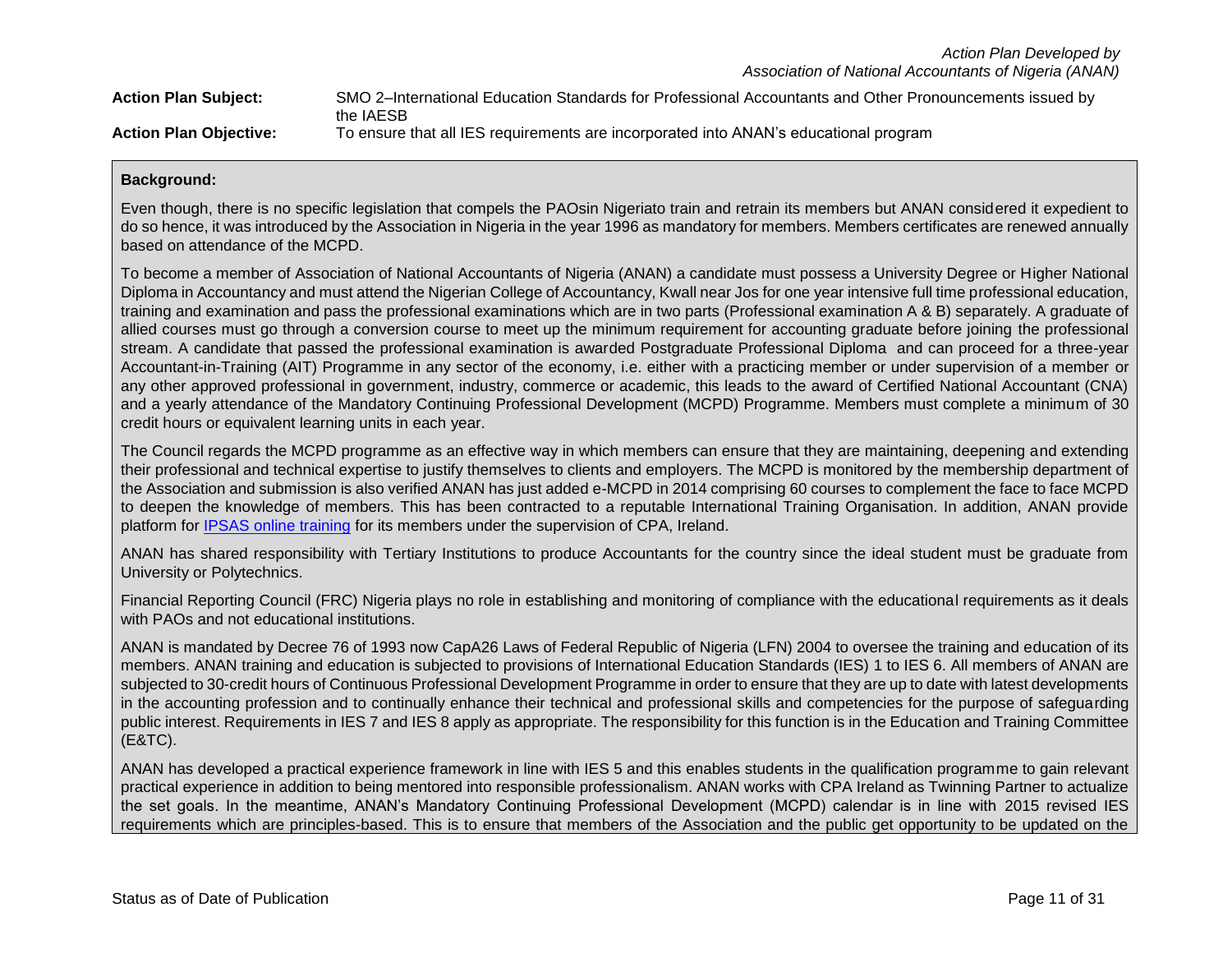| benchmarking are used for improving the annual MCPD calendar. |                   |                                                                                                                                                                                                                                                                                                                                                                                                                                                                               |                           |                                       |                                                                                                                          |
|---------------------------------------------------------------|-------------------|-------------------------------------------------------------------------------------------------------------------------------------------------------------------------------------------------------------------------------------------------------------------------------------------------------------------------------------------------------------------------------------------------------------------------------------------------------------------------------|---------------------------|---------------------------------------|--------------------------------------------------------------------------------------------------------------------------|
| #                                                             | <b>Start Date</b> | <b>Actions</b>                                                                                                                                                                                                                                                                                                                                                                                                                                                                | <b>Completion</b><br>Date | <b>Responsibility</b>                 | <b>Resource</b>                                                                                                          |
|                                                               |                   | Promoting the International Education Standards                                                                                                                                                                                                                                                                                                                                                                                                                               |                           |                                       |                                                                                                                          |
| 1.                                                            | January<br>2011   | ANAN will continuously encourage standard setters for tertiary<br>education. National Universities Commission (NUC) and<br>National Board for Technical Education (NBTE) to adopt<br>International Accounting Education Standards Board (IAESB).<br>ANAN members are part of NUC and NBTE accreditation<br>teams for Accountancy courses.                                                                                                                                     | On-going                  | Registrar/CE<br>and Chairman<br>E&TC  | Council,<br><b>ET&amp;RC Members</b><br><b>Accreditation Teams</b><br>for NUC and NBTE for<br><b>Accountancy Courses</b> |
| 2.                                                            | January<br>2011   | Encourage members of ANAN and the College faculties to<br>keep abreast of all International Education Standards (IESs)<br>and International Education Information Papers (IEIPs) issued<br>by the IAESB.                                                                                                                                                                                                                                                                      | On-going                  | Registrar/CE<br>and Chairman<br>E&TC  | Council,<br><b>E&amp;TC Members and</b><br>IAAER on the platform<br>of ANAN membership<br>of the body                    |
| 3.                                                            | January<br>2013   | Work<br>with<br>relevant stakeholders to encourage<br>the<br>incorporation of the essential elements of the content and<br>process of education and development on which IESs are<br>based into the Nigeria National Education and development<br>requirements for the Accountancy profession by using best<br>endeavours.<br>ANAN effectively work with the stakeholders and the content<br>of IES has been included in the curricula of the university<br>education system. | On-going                  | Registrar/CE<br>and Chairman<br>ET&RC | Council,<br><b>E&amp;TC Members</b><br>and Twinning Partner                                                              |
| 4.                                                            | June<br>2013      | Develop guidance and disseminate to Training Institutions.                                                                                                                                                                                                                                                                                                                                                                                                                    | On-going                  | Registrar/CE<br>and Chairman<br>ET&RC | Council,<br><b>E&amp;TC Members</b><br>and Twinning Partner                                                              |

developments in the Accounting profession and related disciplines on a continuous basis. Feedback from the training sessions and relevant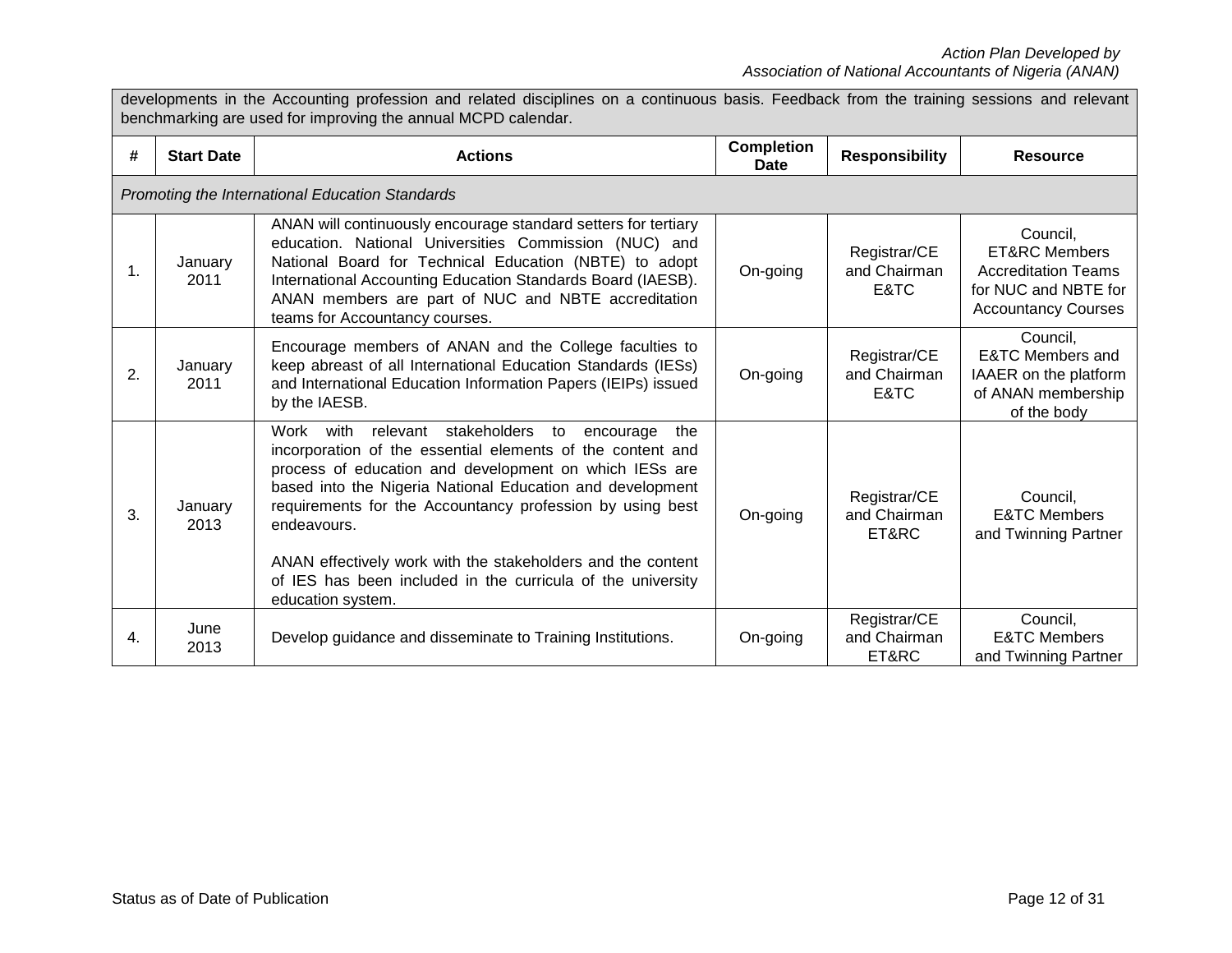| #  | <b>Start Date</b> | <b>Actions</b>                                                                                                                                                                                                                                                                                                                                                                                                                                                                                                                                                                                                                                                                                                                                                                                                                                                                                                                                                                                                                                                                                                                           | <b>Completion</b><br><b>Date</b> | <b>Responsibility</b>                | <b>Resource</b>                                                                   |
|----|-------------------|------------------------------------------------------------------------------------------------------------------------------------------------------------------------------------------------------------------------------------------------------------------------------------------------------------------------------------------------------------------------------------------------------------------------------------------------------------------------------------------------------------------------------------------------------------------------------------------------------------------------------------------------------------------------------------------------------------------------------------------------------------------------------------------------------------------------------------------------------------------------------------------------------------------------------------------------------------------------------------------------------------------------------------------------------------------------------------------------------------------------------------------|----------------------------------|--------------------------------------|-----------------------------------------------------------------------------------|
| 5. | January<br>2012   | We shall step up support programme for Accounting Education<br>and Research:<br>(1) Accounting Laboratory Initiative: This is to ensure that<br>students of the College and Tertiary Institutions familiarize<br>themselves with practical source documents that are used<br>in accountancy practice.<br>Donation of Relevant Books to Tertiary Institutions: To<br>(2)<br>encourage basic education, books shall continue to be<br>donated to Tertiary Institutions of learning particularly<br>those books that will enable them to inculcate the ideals of<br>IPSAS, IFRS etc.<br>Donation of Research Centers: These are edifices that are<br>(3)<br>used for practical research in Accounting, Corporate<br>Reporting, Challenges to Accounting Practitioners and<br>issues relating to IPSAS and IFRS.<br>(4) To expose Academic Staff in Tertiary Institutions to<br>Educational Standards and International Financial<br>Reporting Standards.<br>(5) Advancing the Science of Accountancy: In line with our Act<br>of advancing the science of accountancy, Centers are<br>established in the College and selected universities. | On-going                         | Registrar/CE<br>and Chairman<br>E&TC | Council,<br><b>E&amp;TC Members</b><br>and Twinning Partner                       |
| 6. | January<br>2011   | Continue to interface with NUC and NBTE to influence<br>accounting curriculum development in training Institutions by<br>providing annual input through engagement with the training<br>and education Institutions and stakeholders.<br>Develop guidance on IAESB requirements for training<br>providers, like the Universities mentioned in 5 above and<br>others.                                                                                                                                                                                                                                                                                                                                                                                                                                                                                                                                                                                                                                                                                                                                                                      | On-going                         | Registrar/CE<br>and Chairman<br>E&TC | Council,<br><b>E&amp;TC Members</b><br>NUC, NBTE and other<br><b>Stakeholders</b> |
| 7. | January<br>2013   | Assist in the implementation of 2015 revised IES requirements<br>which are principles-based and focus on competency-based<br>training.                                                                                                                                                                                                                                                                                                                                                                                                                                                                                                                                                                                                                                                                                                                                                                                                                                                                                                                                                                                                   | On-going                         | Registrar/CE<br>and Chairman<br>E&TC | Council,<br><b>E&amp;TC Members</b><br>and Twinning Partner                       |
| 8. | January<br>2013   | Develop guidance on the practical experience framework for<br>professional accountants consistent with IES 5.                                                                                                                                                                                                                                                                                                                                                                                                                                                                                                                                                                                                                                                                                                                                                                                                                                                                                                                                                                                                                            | On-going                         | Registrar/CE<br>and Chairman<br>E&TC | Council,<br><b>E&amp;TC Members</b><br>and Twinning Partner                       |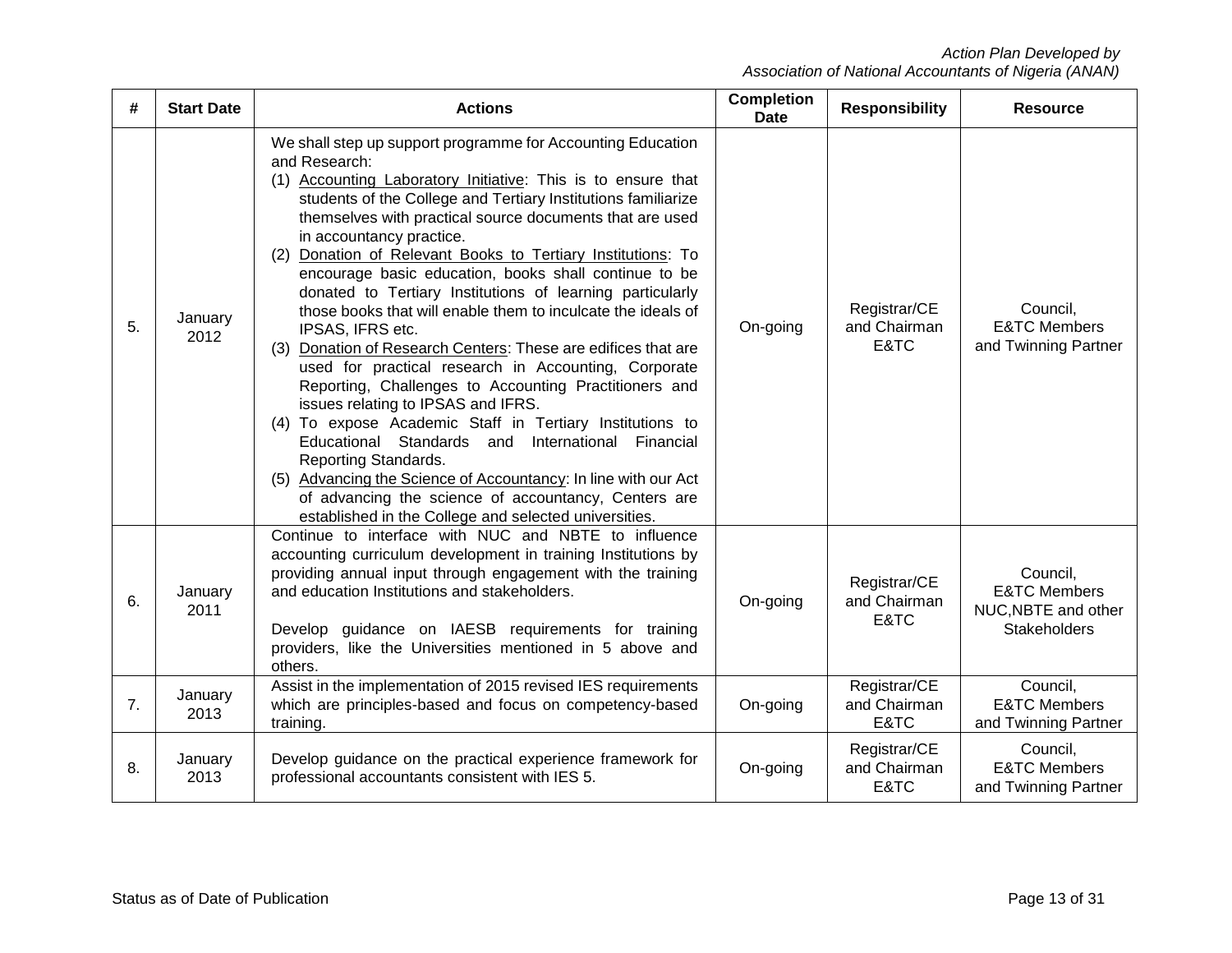| #   | <b>Start Date</b> | <b>Actions</b>                                                                                                                                                                                                                                                                                                                                                                                          | <b>Completion</b><br><b>Date</b> | <b>Responsibility</b>                                   | <b>Resource</b>                                                                                                    |
|-----|-------------------|---------------------------------------------------------------------------------------------------------------------------------------------------------------------------------------------------------------------------------------------------------------------------------------------------------------------------------------------------------------------------------------------------------|----------------------------------|---------------------------------------------------------|--------------------------------------------------------------------------------------------------------------------|
| 9.  | January<br>2013   | Roll out a revised practical experience programme for our<br>prospective members.                                                                                                                                                                                                                                                                                                                       | Completed                        | Registrar/CE<br>and Chairman<br>E&TC                    | Council,<br><b>E&amp;TC Members</b><br>and Twinning Partner                                                        |
|     |                   | Strengthening the Certified National Accountant Certification and Examination Process                                                                                                                                                                                                                                                                                                                   |                                  |                                                         |                                                                                                                    |
| 10. | April<br>2013     | Work with Twinning Partner the Institute of Certified Public<br>Accountants in Ireland (CPA, Ireland) to strengthen the<br>Certified National Accountant (CNA) certification globally.<br>Carry out the review of NCA syllabus in collaboration with CPA<br>Ireland.<br>Syllabus review is currently being reviewed by CPA Ireland as<br>a Consultant to IFAC/DFID.                                     | On-going                         | DG (NCA),<br>Examination<br>Committee                   | Council,<br>Twinning Partner,<br>E&TC<br>Technical and<br><b>International Affairs</b><br><b>Committee Members</b> |
| 11. | September<br>2012 | Use of Bio-metric equipment will continue at the College to<br>ensure:<br>Maximum contact period up to 75% between the lecturers<br>and the students before they are cleared for professional<br>examinations.                                                                                                                                                                                          | Completed<br>2014                | DG (NCA)<br>Examination<br>Committee                    | Council,<br>Board of Governors,<br>E&TC Members,<br>DG                                                             |
| 12. | September<br>2012 | Information and Communication Technology for Certified<br>National Accountants.<br>Accounting laboratory Practical experience for Students to<br>familiar with the use of computer and other information<br>gadgetsin addition to having direct access to the relevant<br>documents being used by Practitioners in Audit and<br><b>Consultancy Services.</b><br>ICT Certification Workshop for members. | On-going                         | DG (NCA),<br>Examination<br>Committee,<br>Chairman E&TC | Council, ICT<br>University, Baton<br>Rouge Louisiana<br><b>USA, ENS Forensics</b><br>Pty South Africa              |
| 13. | September<br>2014 | Commenced the use of the newly reviewed and approved<br>syllabus for professional<br>examination which met the<br>requirements of the IAESB.                                                                                                                                                                                                                                                            | On-going                         | DG (NCA),<br>Examination<br>Committee,<br>Chairman E&TC | Council,<br>Board of Governors,<br>E&TC Members,<br>DG                                                             |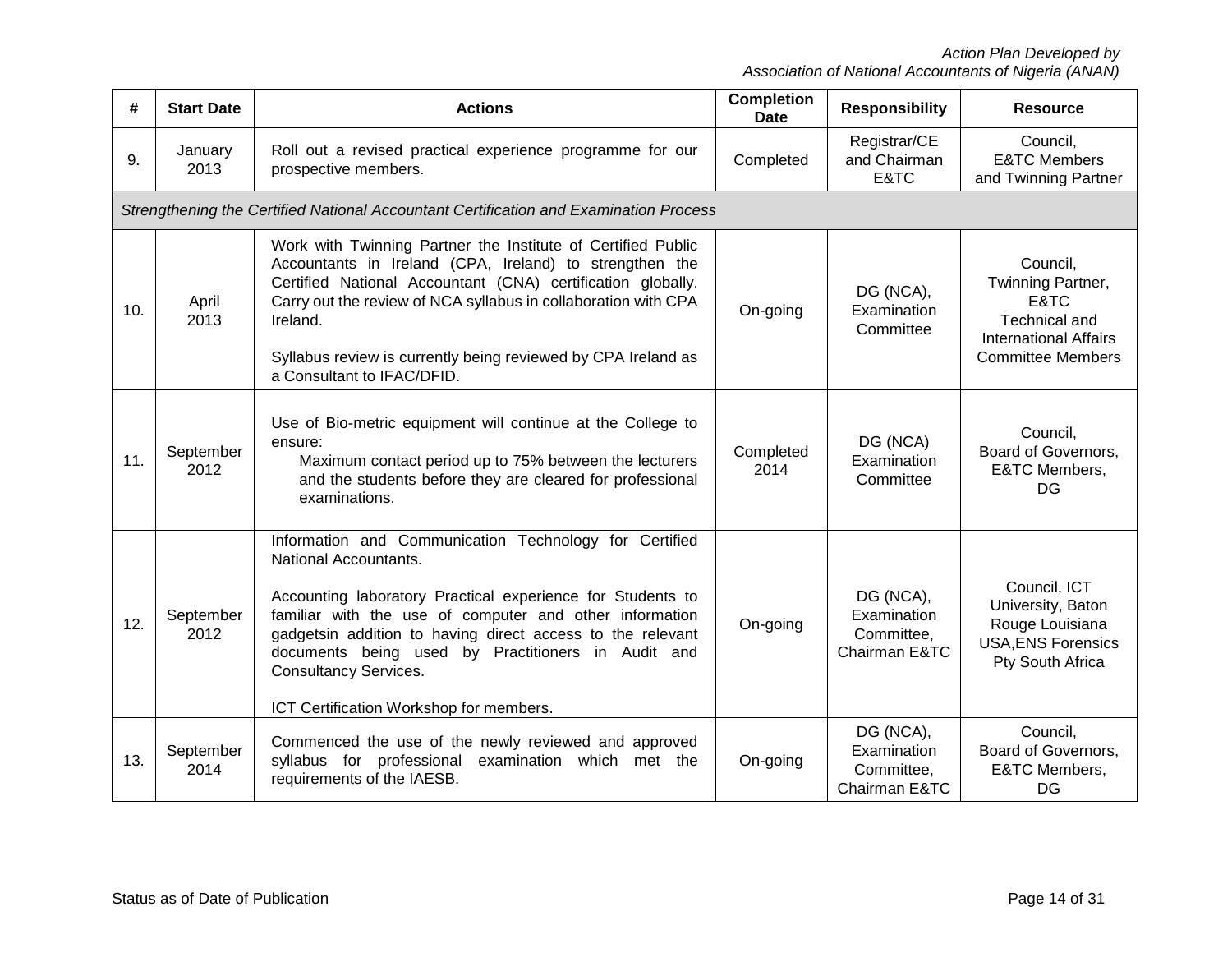| #   | <b>Start Date</b> | <b>Actions</b>                                                                                                                                                                                                                                                          | <b>Completion</b><br><b>Date</b>          | <b>Responsibility</b>                                         | <b>Resource</b>                                               |
|-----|-------------------|-------------------------------------------------------------------------------------------------------------------------------------------------------------------------------------------------------------------------------------------------------------------------|-------------------------------------------|---------------------------------------------------------------|---------------------------------------------------------------|
| 14. | April<br>2015     | In keeping with IFAC requirements of creating middle level<br>Accountants, the Association has commenced CATS which will<br>be the platform for producing middle level Accountants for the<br>Association.                                                              | On-going                                  | DG (NCA),<br>Examination<br>Committee,<br>Chairman E&TC       | Council,<br>Board of Governors,<br>E&TC Members,<br><b>DG</b> |
|     |                   | Enhancing Alignment of ANAN CPE Requirements with SMO 2                                                                                                                                                                                                                 |                                           |                                                               |                                                               |
| 15. | October<br>2017   | Develop, publish and implement MCPD Calendar for 2018.<br>See www.anan.org.ng                                                                                                                                                                                           | December<br>2016<br>Continuous<br>/Yearly | Registrar/CE,<br>Chairman<br><b>MCPD</b><br>Committee         | Council,<br><b>MCPD</b><br><b>Committee Members</b>           |
| 16. | January<br>2013   | ANAN shall continue to publish articles in the Associations'<br>Journal addressing the IESs requirements arising from MCPD<br>presentations.<br>(The MCPD training manual contains papers on the training<br>topics which is in line with the IESs).                    | On-going                                  | <b>MCPD</b><br>Committee,<br><b>Editorial Board</b><br>&CEFAR | Council,<br>MCPD, Editorial Board<br>and CEFAR                |
| 17. | March<br>2013     | Make policy statement on the attainment by members of 120<br>credit hours of CPD on Pro-active or/and Re-active basis<br>through MCPD, MPPF, Workshops, Conferences, Seminars &<br>AGM etc. over a three (3) year rolling period in conformity with<br>the revised IES. | On-going                                  | Registrar/CE<br>and<br>Chairman<br>E&TC                       | Council,<br><b>E&amp;TC Members</b>                           |
| 18. | March<br>2013     | Review the practical experience requirements for membership<br>to meet with IES 5 as recommended by IFAC and Review of<br>Standards and Codes (ROSC) 2011 report in line with the<br>revised IES.                                                                       | On-going                                  | Registrar/CE,<br>Chairman<br>Membership<br>Committee          | Council,<br>Membership<br><b>Committee Members</b>            |
| 19. | July<br>2013      | Review the existing guideline for training provider / ANAN<br><b>Study Centers</b>                                                                                                                                                                                      | On-going                                  | DG (NCA),<br>Examination<br>Committee,<br>Chairman E&TC       | Council,<br>Board of Governors,<br>E&TC members,<br>DG(NCA)   |
| 20. | October<br>2011   | Accreditation and<br>publication of training providers shall<br>continue.                                                                                                                                                                                               | On-going                                  | DG (NCA),<br>Examination<br>Committee,<br>Chairman E&TC       | Council,<br>Board of Governors,<br>E&TC Members,<br>DG(NCA)   |
| 21. | January<br>2013   | Ensure that the Log book is in conformity with IFAC and IES<br>requirements.                                                                                                                                                                                            | Completed                                 | Registrar/CE,<br>Chairman<br>Membership<br>Committee          | Council,<br>Board of Governors,<br>E&TC Members,<br>DG(NCA)   |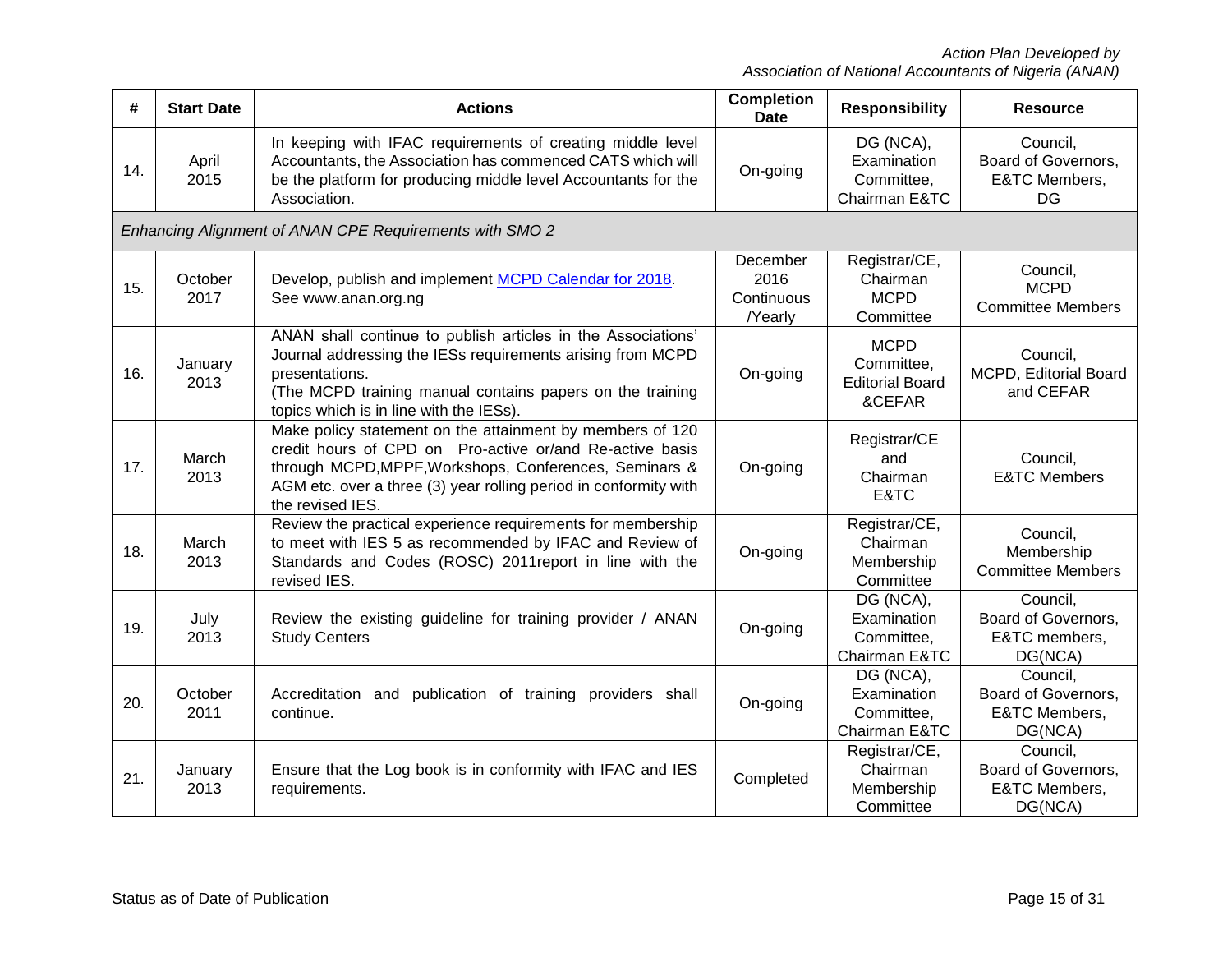| #                                       | <b>Start Date</b>                    | <b>Actions</b>                                                                                                                                                                                                                                                                                                                                                                                                       | <b>Completion</b><br><b>Date</b> | <b>Responsibility</b>                                                                          | <b>Resource</b>                                                                                              |
|-----------------------------------------|--------------------------------------|----------------------------------------------------------------------------------------------------------------------------------------------------------------------------------------------------------------------------------------------------------------------------------------------------------------------------------------------------------------------------------------------------------------------|----------------------------------|------------------------------------------------------------------------------------------------|--------------------------------------------------------------------------------------------------------------|
| 22.                                     | September<br>2013                    | Train and assign, monitoring and evaluation personnel to<br>inspect, and report on trainees on Accountant-in-Training<br>(AIT) program.<br>Officers of ANAN at branches shall now be used to monitor the<br>students on AIT programmes at their work places and report<br>on their progress to the Association on quarterly basis.<br>Train members who will be monitoring the AIT students at their<br>work places. | December<br>2013 and<br>On-going | Registrar/CE,<br>Chairman<br>Membership<br>Committee                                           | Council,<br>Board of Governors,<br><b>E&amp;TC Members,</b><br>DG(NCA)                                       |
| 23.                                     | June<br>2013                         | Sustain the teaching of French Language as a second<br>international language for students and members. This will<br>facilitate cross-border working relationship between our<br>members and the French speaking countries in Africa and<br>beyond.                                                                                                                                                                  | On-going                         | Registrar/CE,<br>Chairman<br>Membership<br>Committee/Nige<br>ria French<br>Language<br>Village | Council.<br>Board of Governors,<br><b>E&amp;TC Members</b><br>DG(NCA)/ Nigeria<br>French Language<br>Village |
|                                         | <b>Maintaining Ongoing Processes</b> |                                                                                                                                                                                                                                                                                                                                                                                                                      |                                  |                                                                                                |                                                                                                              |
| 24.                                     | January<br>2013                      | Continue to ensure that ANAN's MCPD programme is<br>operating effectively and continues to be in line with revised<br>SMO 2 requirements. This includes periodic review of the<br>Action Plan for future activities as may be appropriate.                                                                                                                                                                           | On-going                         | Registrar/CE,<br>Chairman<br><b>MCPD</b><br>Committee                                          | Council,<br><b>MCPD Committee</b><br>Members and CEFAR                                                       |
| Review of ANAN's Compliance Information |                                      |                                                                                                                                                                                                                                                                                                                                                                                                                      |                                  |                                                                                                |                                                                                                              |
| 25.                                     | January<br>2013                      | Review and update sections relevant to revised SMO 2 as<br>necessary.                                                                                                                                                                                                                                                                                                                                                | Quarterly,<br>Continuous         | Registrar/CE,<br>Chairman<br>E&TC                                                              | Council,<br><b>E&amp;TC Members</b>                                                                          |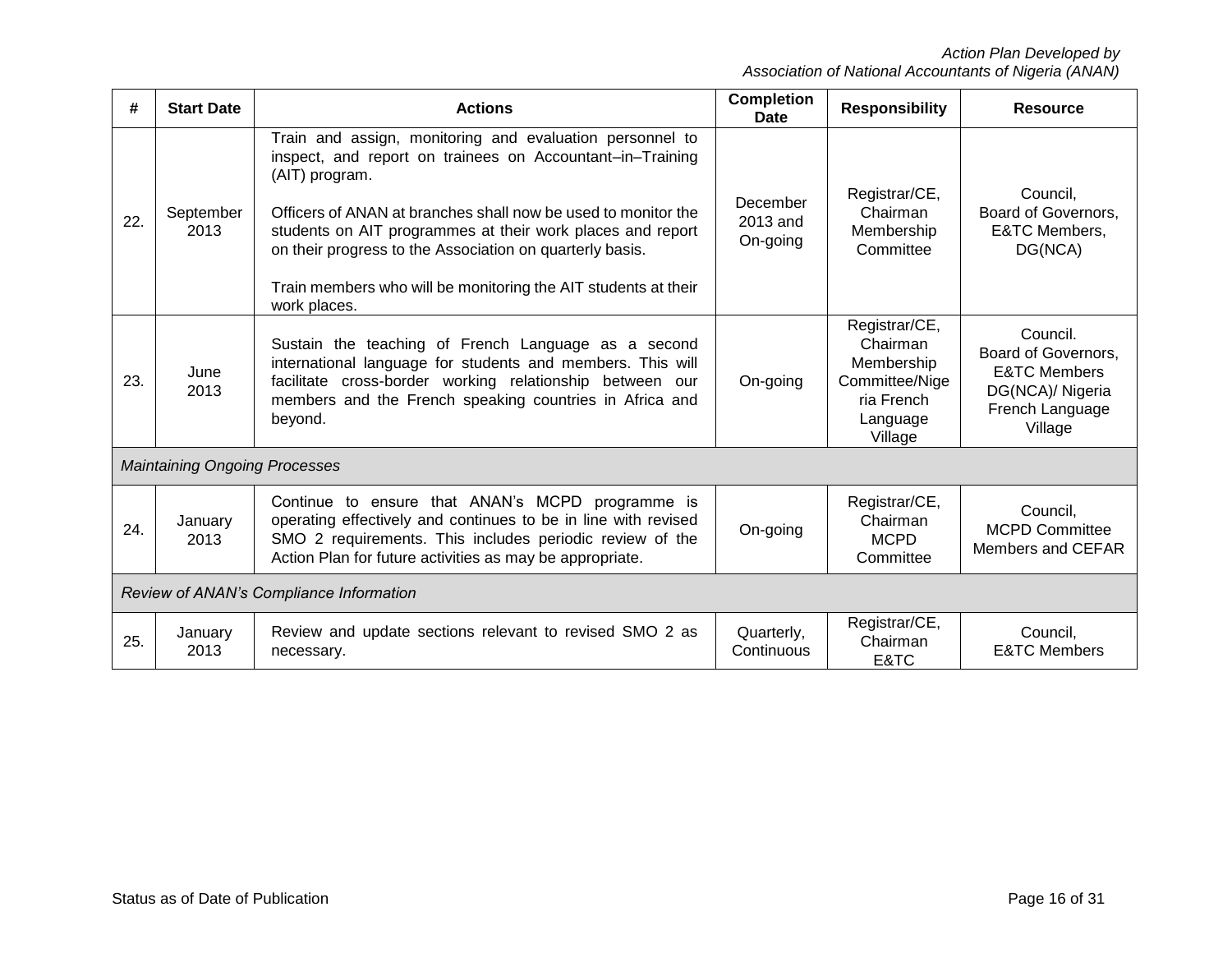| <b>Action Plan Subject:</b>   | SMO 3-International Standards and other Pronouncements Issued by the IAASB                               |
|-------------------------------|----------------------------------------------------------------------------------------------------------|
| <b>Action Plan Objective:</b> | Continue to use best endeavors to maintain ongoing processes to adopt and implement IAASB Pronouncements |

ANAN, ICAN, and the Financial Reporting Council (FRC) have shared legal responsibility for accepting, sharing and adopting the International Standards on Auditing in Nigeria where Standards in auditing do not exist among the ISAs. ANAN shall initiate action for the establishment of such Standards that are required in Nigeria. The FRC Act 6, of 2011 provides that the auditing standards in Nigeria shall be consistent with the International Standards on Auditing (ISAs), issued by the International Auditing and Assurance Standards Board (IAASB). ANAN will also establish a clear convergence approach that will include commenting on exposure drafts issued by the IAASB as well as organize appropriate platform to create awareness for its members. ANAN is therefore applying 2016 ISA in developing competencies for audit profession within the Association.

The FRC is empowered under the Act to adopt ISA and other standards (see section 53 of FRC Act 6, 2011). There is an inbuilt mechanism to work with relevant professional bodies on standards issued by them, provided they are consistent with auditing standards and pronouncements of the IAASB.

Prior to the enactment of the FRC Act, ANAN had issued its own standards consistent with IAASB pronouncements for use by its members. ANAN being a major stakeholder of FRC has adopted 2016 ISA for application by members. The Council of FRC adopts ISAs while member bodies reports compliance to the Council.

| # | <b>Start Date</b>                                   | <b>Actions</b>                                                                                                                                                                                                                                                                                                                                                                                                                                                                                                                                                                                                                  | <b>Completion</b><br><b>Date</b> | <b>Responsibility</b>                                                     | <b>Resource</b>                      |  |  |
|---|-----------------------------------------------------|---------------------------------------------------------------------------------------------------------------------------------------------------------------------------------------------------------------------------------------------------------------------------------------------------------------------------------------------------------------------------------------------------------------------------------------------------------------------------------------------------------------------------------------------------------------------------------------------------------------------------------|----------------------------------|---------------------------------------------------------------------------|--------------------------------------|--|--|
|   | Adoption and Implementation of IAASB Pronouncements |                                                                                                                                                                                                                                                                                                                                                                                                                                                                                                                                                                                                                                 |                                  |                                                                           |                                      |  |  |
|   | January<br>2013                                     | Continue to create and implement awareness programme for<br>professional auditors on International Standards on Auditing<br>(ISAs) clarified ISAs and other IASB pronouncements.<br>Target fora:<br>> Practitioners' interactive sessions, Mandatory Professional<br>Practitioners Forum and MCPD and specialised training<br>programme organised by ANAN to develop the capacity of<br>its members.<br>As a result of the Forum and special training, members have<br>improved in the quality of services rendered for their clients.<br>Auditing standards related topics were usually included in both<br>our MCPD and MPPF. | On-going                         | Registrar/CE,<br>Chairmen<br>P&QCC, MCPD<br>Committee and<br><b>CEFAR</b> | Council.<br><b>P&amp;OCC Members</b> |  |  |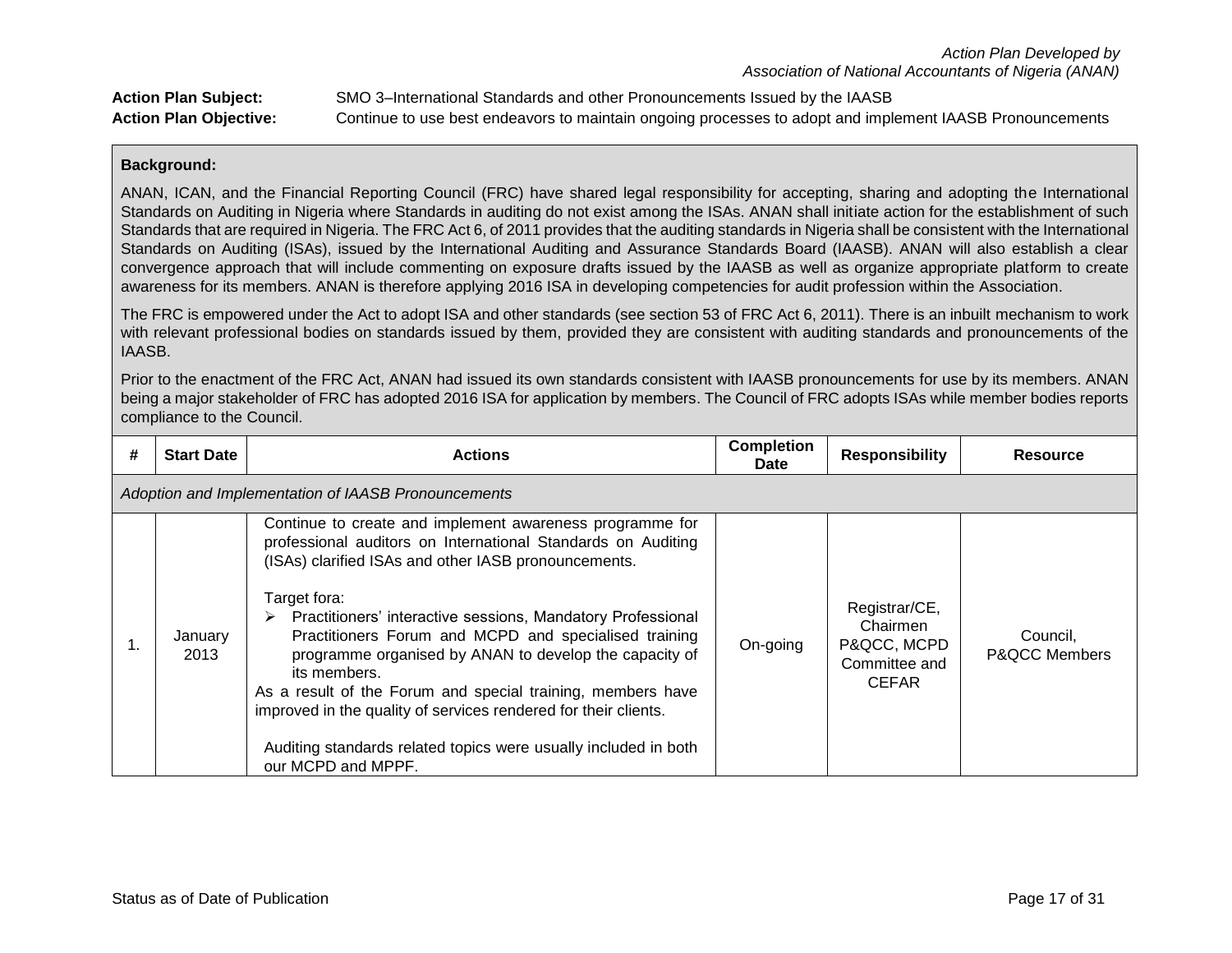| #  | <b>Start Date</b>                       | <b>Actions</b>                                                                                                                                                                                                                                                                                                                                                                                                                                                                                                                                                                                                                                                                                                                                                                                                                                                                                                                                    | <b>Completion</b><br><b>Date</b> | <b>Responsibility</b>                          | <b>Resource</b>                                                                             |
|----|-----------------------------------------|---------------------------------------------------------------------------------------------------------------------------------------------------------------------------------------------------------------------------------------------------------------------------------------------------------------------------------------------------------------------------------------------------------------------------------------------------------------------------------------------------------------------------------------------------------------------------------------------------------------------------------------------------------------------------------------------------------------------------------------------------------------------------------------------------------------------------------------------------------------------------------------------------------------------------------------------------|----------------------------------|------------------------------------------------|---------------------------------------------------------------------------------------------|
| 2. | June<br>2012                            | Expand the existing mechanism for commenting<br>and<br>responding to exposure drafts and other pronouncements<br>emanating from IAASB, Financial Reporting Council, Nigeria<br>(FRC), Pan African Federation of Accountants (PAFA) and<br>Association of Accountancy Bodies in West Africa (ABWA) as<br>may be issued from time to time.                                                                                                                                                                                                                                                                                                                                                                                                                                                                                                                                                                                                          | On-going                         | Registrar/CE,<br>Chairman<br>P&QCC and<br>E&SC | Council,<br>P&QCC and E&SC<br><b>Members</b>                                                |
| 3. | April<br>2013                           | Inform members of new developments and pronouncements by<br>the IAASB. This includes:<br>(a) Developing and publishing ISAs technical guides.<br>We have produced 2016 ISA technical which includes the<br>new auditor's report and make it available to the members.<br>(b) Developing mechanism for researching and responding to<br>members technical queries on ISAs and related issues. The<br>mechanism for researching and responding to members<br>technical queries on ISAs and related issues has been<br>operational and members has been submitting technical<br>queries which are being responded to by the ANAN<br><b>Technical Team.</b><br>(c) Provide FRC with appropriately qualified ANAN members to<br>work in relevant FRC's committee.<br>(d) Update the number of Standards issued to its members in<br>line with IAASB for adoption by FRC and in collaboration<br>with the other Professional Accountancy Organisations. | On-going                         | Registrar/CE,<br>Chairman<br>P&QCC and<br>E&SC | Council,<br><b>Editorial Board,</b><br>P&QCC, E&SC<br>Members and CEFAR                     |
|    |                                         | <b>Maintaining Ongoing Processes</b>                                                                                                                                                                                                                                                                                                                                                                                                                                                                                                                                                                                                                                                                                                                                                                                                                                                                                                              |                                  |                                                |                                                                                             |
| 4. | January<br>2013                         | Continue to ensure that ANAN complies with revised SMO3<br>requirements. This includes periodic review and updating the<br>Action Plan for future activities as may be necessary and<br>appropriate.                                                                                                                                                                                                                                                                                                                                                                                                                                                                                                                                                                                                                                                                                                                                              | On-going                         | Registrar/CE,<br>Chairman<br>P&QCC and<br>E&SC | Council,<br>Editorial Board,<br>P&QCC, E&SC,<br><b>MCPDs Committee</b><br>Members and CEFAR |
|    | Review of ANAN's Compliance Information |                                                                                                                                                                                                                                                                                                                                                                                                                                                                                                                                                                                                                                                                                                                                                                                                                                                                                                                                                   |                                  |                                                |                                                                                             |
| 5. | January<br>2013                         | Review and update sections relevant to revised SMO 3 as<br>necessary.                                                                                                                                                                                                                                                                                                                                                                                                                                                                                                                                                                                                                                                                                                                                                                                                                                                                             | Quarterly                        | Registrar/CE,<br>Chairman<br>P&QCC             | Council and P&QCC<br><b>Members</b>                                                         |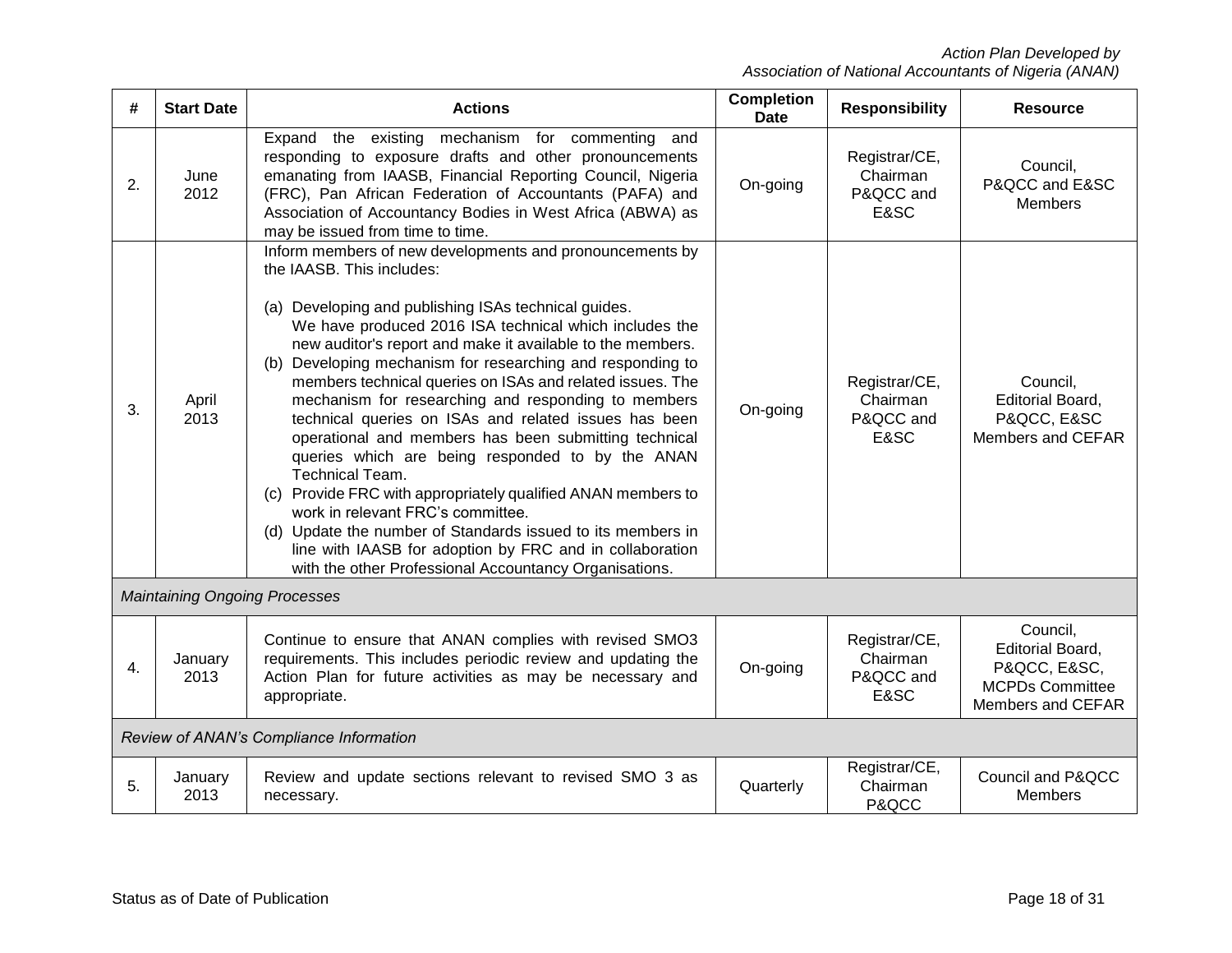| <b>Action Plan Subject:</b>   | SMO 4–IESBA Code of Ethics for Professional Accountants                                                    |
|-------------------------------|------------------------------------------------------------------------------------------------------------|
| <b>Action Plan Objective:</b> | Continue to use best endeavors to maintain ongoing process to adopt and implement the IESBA Code of Ethics |

The Financial Reporting Council of Nigeria Act No. 6 Sections 30 and 31 of 2011made it mandatory for FRC to issue and adopt codes of ethics of practice to establish its procedures and policies for the purpose of monitoring registered auditors and other professionals rendering services to public interest entities.

ANAN Decree 76 of 1993 (now CapA26 LFN, 2004) which established ANAN made provisions with regard to Investigation and Discipline. The provisions of the Code of professional conduct and ethics are consistent with the Code published by International Ethics Standards Board for Accountants (IESBA) in 2006 and later adopted the 2016 IESBA Code of Ethics. The Association will continue to raise awareness about the consequences of non-compliance including practical lessons on how to deal with threats to professional independence of members. ANAN will work on the changes arising from Code of Ethics as may be revised from time to time. ANAN has a policy for Corporate Governance, Risk Management and Compliance,(GRC) hence its resolve to adopt the framework provided in IFAC PAO Development Committee's Good Practice Guide. Establishing and developing a Professional Accountancy Body, developed Model Guide on Governance for Professional Accountancy Bodies*.*

| #  | <b>Start Date</b>                                           | <b>Actions</b>                                                                                                                                                                                                                                                                                                                                                                                                                                                                                                                                                                                                       | <b>Completion</b><br><b>Date</b> | <b>Responsibility</b>                                                                        | <b>Resource</b>                                                                                                          |  |  |
|----|-------------------------------------------------------------|----------------------------------------------------------------------------------------------------------------------------------------------------------------------------------------------------------------------------------------------------------------------------------------------------------------------------------------------------------------------------------------------------------------------------------------------------------------------------------------------------------------------------------------------------------------------------------------------------------------------|----------------------------------|----------------------------------------------------------------------------------------------|--------------------------------------------------------------------------------------------------------------------------|--|--|
|    | Adoption and Effective Implementation of the Code of Ethics |                                                                                                                                                                                                                                                                                                                                                                                                                                                                                                                                                                                                                      |                                  |                                                                                              |                                                                                                                          |  |  |
| 1. | January<br>2011                                             | Continue to inform members of ANAN of the provisions of the<br>IESBA Code of Ethics and other pronouncements developed by<br>the IESBA including exposure drafts and other pronouncements<br>through:<br>The Association's Journal/magazine;<br>a)<br>b)<br>Email;<br>Website;<br>C)<br>d)<br>Handbills.                                                                                                                                                                                                                                                                                                             | On-going                         | Registrar/CE,<br>Chairman E&SC                                                               | Council,<br><b>E&amp;SC Members</b>                                                                                      |  |  |
| 2. | January<br>2010                                             | Include training sessions on ethics (For example: Unified Code<br>of Corporate Governance and Impact on Accounting Reporting<br>- 2016 and Enhancing the Conducts of Accountants through<br>Professional Ethics - 2017) in the MCPD calendar, educating<br>members on the IESBA Code of Ethics requirements and<br>consequences of non-compliance. Other channels<br>for<br>dissemination may include any one or a combination of the<br>following:<br>Members' handbook;<br>a)<br>Professional journals;<br>b)<br>Programmes of Mandatory<br>Continuing<br>Professional<br>C)<br>Development;<br>Newsletters.<br>d) | On-going                         | Registrar/CE,<br>Chairman<br>E&SC,<br>Investigating<br>Panel and<br>Disciplinary<br>Tribunal | Council, E&SC<br>Members,<br><b>Investigating Panel</b><br>Members and<br><b>Disciplinary Tribunal</b><br><b>Members</b> |  |  |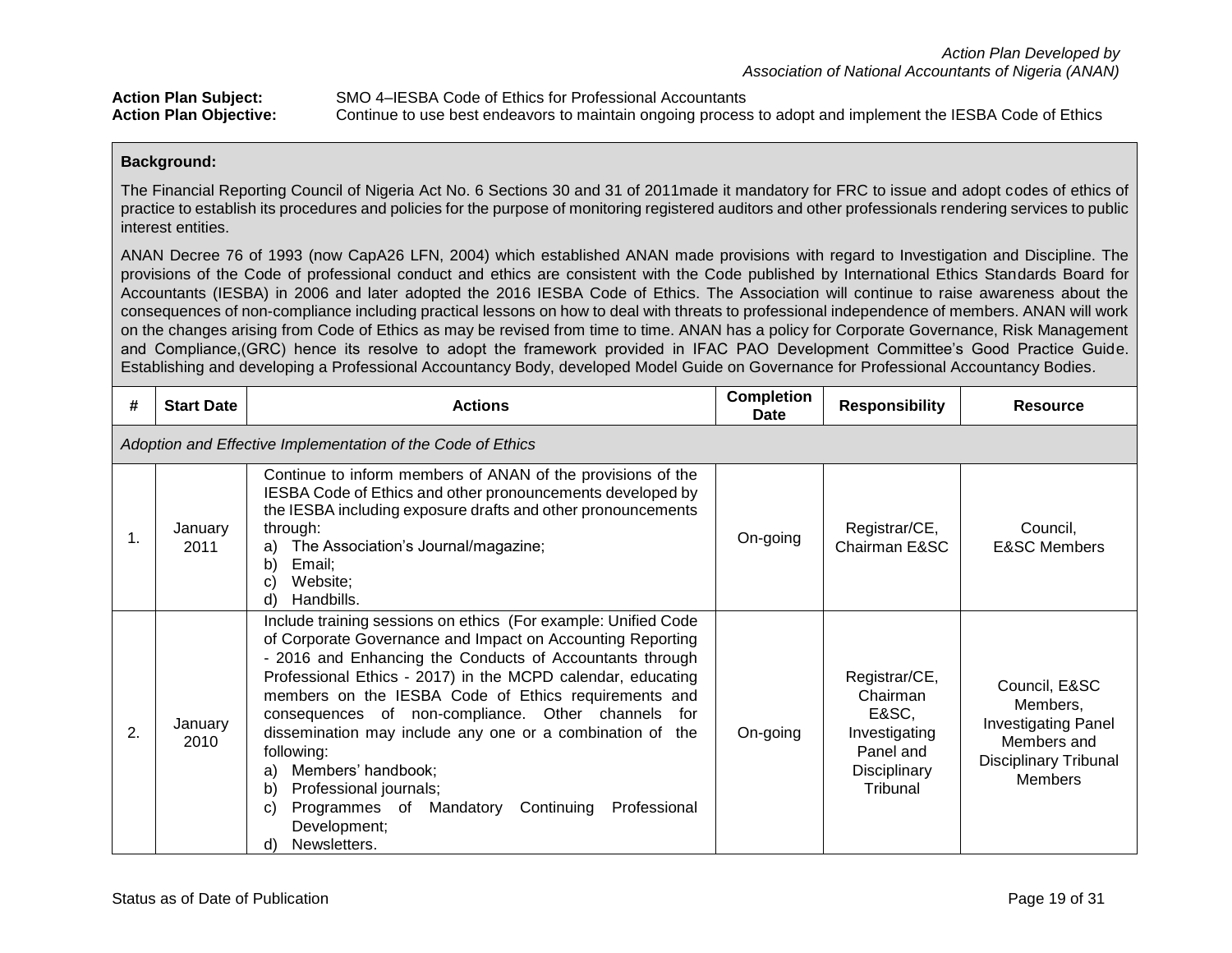| #                | <b>Start Date</b> | <b>Actions</b>                                                                                                                                                                                                                                                                                                                                                                                                                                                                                                         | <b>Completion</b><br><b>Date</b> | <b>Responsibility</b>                         | <b>Resource</b>                                                                                            |
|------------------|-------------------|------------------------------------------------------------------------------------------------------------------------------------------------------------------------------------------------------------------------------------------------------------------------------------------------------------------------------------------------------------------------------------------------------------------------------------------------------------------------------------------------------------------------|----------------------------------|-----------------------------------------------|------------------------------------------------------------------------------------------------------------|
| 3.               | June<br>2013      | ANAN shall to continue to benchmark its Code of Ethics with<br>IAESBA Code of Ethics.<br>ANAN adopted 2016 IESBA Code of Ethics.                                                                                                                                                                                                                                                                                                                                                                                       | On-going                         | Council,<br>Registrar/CE and<br>Chairman E&SC | Council Members,<br>Compliance Program<br>Personnel(AQAI),<br><b>E&amp;SC Members</b>                      |
| $\overline{4}$ . | February<br>2013  | ANAN shall continue the implementation of the Model Guide on<br>Governance included in the IFAC PAO Development<br>Committee's Good Practice Guide on establishing and<br>Developing a Professional Accountancy Organisations.                                                                                                                                                                                                                                                                                         | On-going                         | Council,<br>Registrar/CE,<br>Chairman E&SC    | Council,<br>Compliance Program<br>Personnel(AQAI) and<br><b>E&amp;SC Members</b>                           |
| 5.               | June<br>2013      | Sustain its activities in creating awareness for Council<br>Members, Committee Members, Officials and Staff in line with<br>IAESBA guides and pronouncements.                                                                                                                                                                                                                                                                                                                                                          | On-going                         | Council,<br>Registrar/CE and<br>Chairman E&SC | Council,<br>Compliance Program<br>Personnel(AQAI) and<br><b>E&amp;SC Members</b>                           |
| 6.               | April<br>2013     | ANAN will continue to review and update Code of Professional<br>Ethics component in its curriculum at the NCA and work with<br>relevant stakeholders to encourage incorporation of the ethics<br>component in the accounting education curricula of Universities<br>and Polytechnics in Nigeria.<br>The ethics component of Accounting education has been<br>incorporated into the curricula of the Universities and<br>Polytechnics in Nigeria.                                                                       | On-going                         | Registrar/CE,<br>Chairman E&TC,<br>DG(NCA)    | Council,<br>Board of Governors,<br>Registrar/CE,<br>DG(NCA), NUC, NBTE<br>and other<br><b>Stakeholders</b> |
| 7.               | April<br>2013     | Collaborate with relevant Stakeholders to establish joint<br>productive linkages with Training Institutions to influence<br>emphasis on professional ethics in the Accounting curricula.                                                                                                                                                                                                                                                                                                                               | On-going                         | Registrar/CE,<br>Chairman E&TC<br>and E&SC    | Council,<br>Registrar/CE, NUC,<br>NBTE, IAAER, and<br>other Stakeholders                                   |
| 8.               | June<br>2012      | ANAN will continue to collaborate with Anti-Fraud and Anti-<br>Corruption<br>Agencies<br>facilitating<br>and<br>its<br>practicing<br>members/member firms to register with Special Control Unit<br>against Money Laundering (SCUML).<br>In furtherance to strengthening ANAN member's proficiency and<br>anti-fraud mechanism, ANAN has registered a special body<br>(Society for Forensic Accounting and Fraud Prevention)<br>(SFAFP) to train members in the practice of fraud detection and<br>forensic accounting. | On-going                         | Registrar/CE,<br>Chairman E&TC<br>and E&SC    | Council,<br>Registrar/CE, SCUML,<br>EFCC, ICPC and other<br>relevant Stakeholders                          |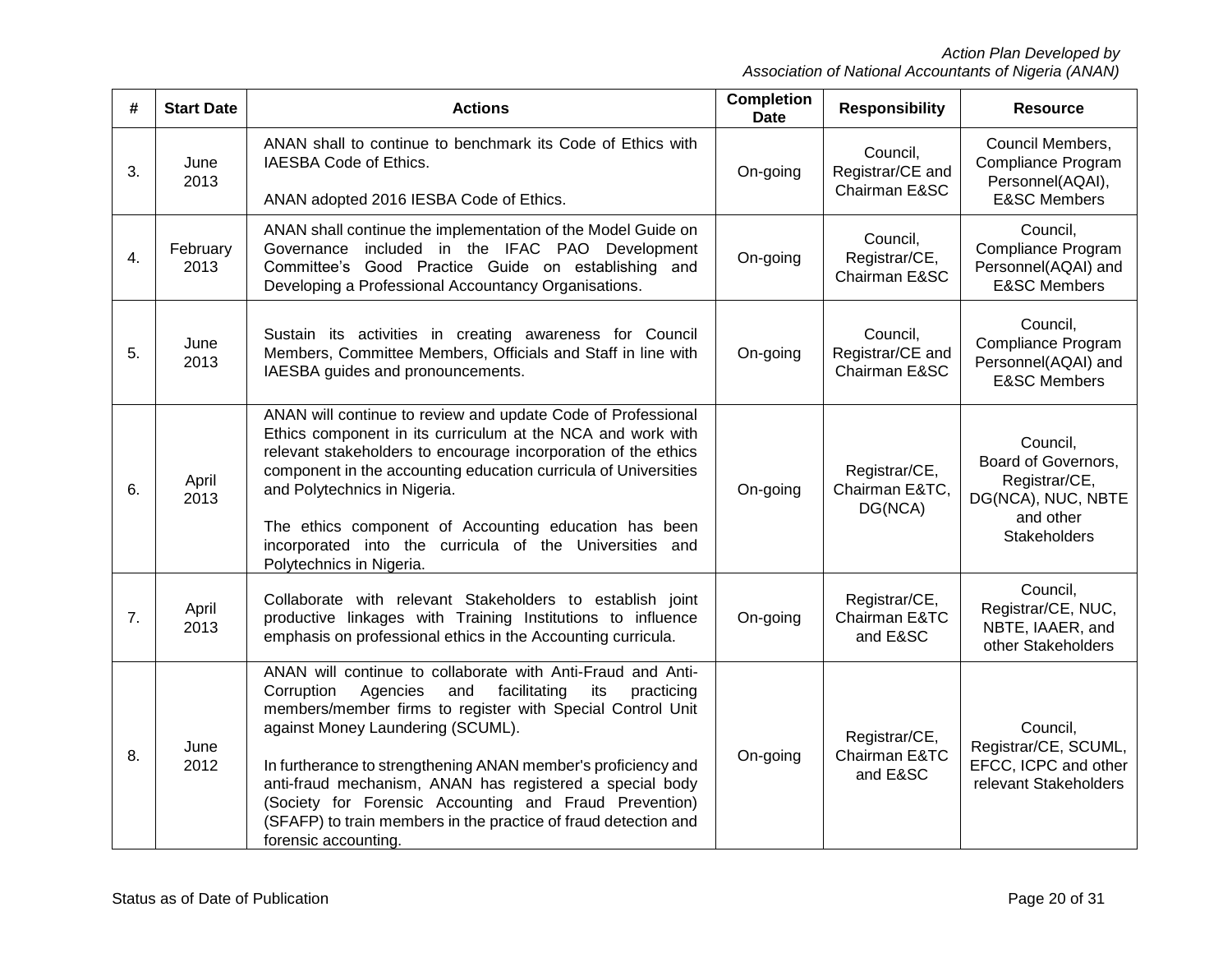| #                                       | <b>Start Date</b>                    | <b>Actions</b>                                                                                                                                                                                                                                                                          | <b>Completion</b><br><b>Date</b> | <b>Responsibility</b>                      | <b>Resource</b>                                                                         |  |  |  |  |
|-----------------------------------------|--------------------------------------|-----------------------------------------------------------------------------------------------------------------------------------------------------------------------------------------------------------------------------------------------------------------------------------------|----------------------------------|--------------------------------------------|-----------------------------------------------------------------------------------------|--|--|--|--|
|                                         | <b>Maintaining Ongoing Processes</b> |                                                                                                                                                                                                                                                                                         |                                  |                                            |                                                                                         |  |  |  |  |
| 9.                                      | January<br>2011                      | Continue to ensure that ANAN complies with IESBA Code of<br>Ethics requirements. This includes periodic review and updating<br>the Action Plan for future activities as may be appropriate.<br>ANAN regularly responds to Exposure Drafts and any other<br>pronouncements by the IESBA. | On-going                         | Registrar/CE,<br>Chairman E&TC<br>and E&SC | Council, Registrar/CE,<br>NUC, NBTE, IAAER<br>and other relevant<br><b>Stakeholders</b> |  |  |  |  |
| Review of ANAN's Compliance Information |                                      |                                                                                                                                                                                                                                                                                         |                                  |                                            |                                                                                         |  |  |  |  |
| 10.                                     | January<br>2013                      | Review and update sections relevant to SMO 4.                                                                                                                                                                                                                                           | Quarterly                        | Registrar/CE,<br>Chairman E&TC<br>and E&SC | Council<br>Registrar/CE and,<br>IAAER and other<br><b>Stakeholders</b>                  |  |  |  |  |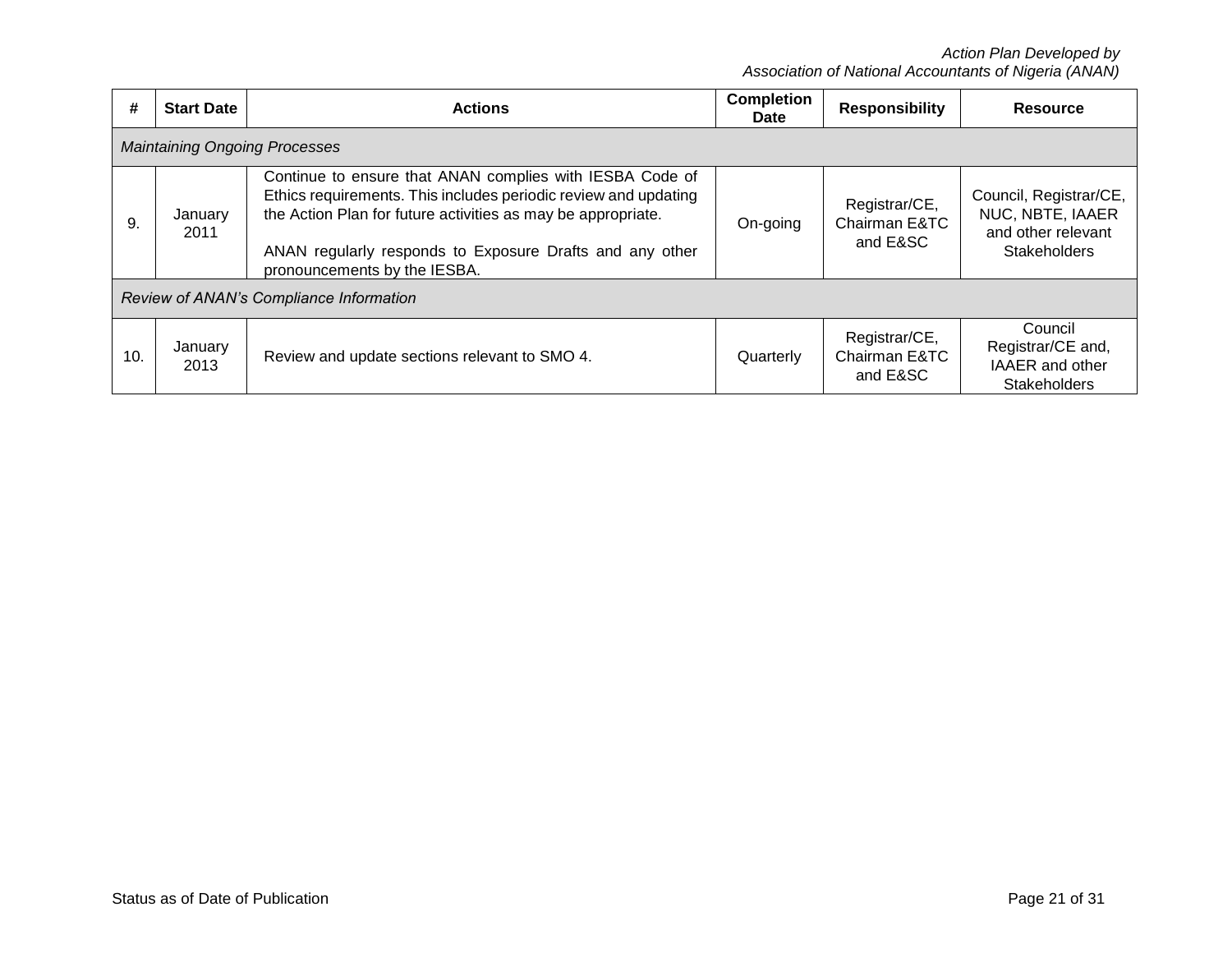Action Plan Subject: SMO 5–International Public Sector Accounting Standards and Other Pronouncements Issued by the IPSASB<br>Action Plan Objective: Continue to use best endeavors to assist in the adoption and implementation o Continue to use best endeavors to assist in the adoption and implementation of IPSASs in Nigeria

## **Background:**

The FRC is responsible for implementing public sector accounting standards in Nigeria under the Financial Reporting Council of Nigeria Act of 2011. FRC has set out a Roadmap to adopt International Public Sector Accounting Standards (IPSASs) from January 1, 2016. IPSAS has been adopted and applicable for public sector entities. ANAN is undertaking some awareness activities and capacity building initiatives on the Road map for effective implementation of the IPSASs. The FRC Act 6, of 2011 provides that public sector accounting standards in Nigeria shall be consistent with IPSASs. The Federation Account Allocation Committee (FAAC) sub-committee on the roadmap for the adoption of the International Public Sector Accounting Standards (IPSAS) in Nigeria had other details. ANAN is not a member sub-committee of FAAC.

ANAN will use best endeavours in partnership with key stakeholders to support compliance and implementation of IPSASs for accounting and reporting in public sector in line with the national roadmap.

| #  | <b>Start Date</b>                                                   | <b>Actions</b>                                                                                                                                                                                                                                                       | <b>Completion</b><br><b>Date</b>                                  | <b>Responsibility</b>                                                               | <b>Resource</b>                                                                                                                                                 |  |  |  |  |  |
|----|---------------------------------------------------------------------|----------------------------------------------------------------------------------------------------------------------------------------------------------------------------------------------------------------------------------------------------------------------|-------------------------------------------------------------------|-------------------------------------------------------------------------------------|-----------------------------------------------------------------------------------------------------------------------------------------------------------------|--|--|--|--|--|
|    | Assisting ANAN Members with the Implementation of IPSASs in Nigeria |                                                                                                                                                                                                                                                                      |                                                                   |                                                                                     |                                                                                                                                                                 |  |  |  |  |  |
| 1. | February<br>2013                                                    | Inform all members of subsisting standards, guidelines,<br>pronouncements and occasional papers developed by the<br>International Public Sector Accounting Standards Board<br>(IPSASB) adopted by FRC.                                                               | On-going                                                          | Registrar/CE<br>and<br>Chairmen of<br>E&SC and<br><b>Public Sector</b><br>Committee | <b>Council and Members</b><br>of E&SC Members,<br><b>Public Sector</b><br>Committee Members,<br><b>ANAN Members in</b><br><b>FRCN Board and</b><br><b>CEFAR</b> |  |  |  |  |  |
| 2. | August<br>2011                                                      | Develop ANAN training programmes to address IPSASs<br>requirements.                                                                                                                                                                                                  | The<br>Programme<br>has been<br>established<br>and is<br>On-going | Registrar/CE<br>and<br>Chairmen of<br>E&TC, MCPD<br>and P&QC<br>Committees          | <b>Council and Members</b><br>of E&TC, MCPD,<br><b>P&amp;QC Committees</b><br>and CEFAR                                                                         |  |  |  |  |  |
| 3. | February<br>2013                                                    | Research and comment on Exposure drafts and discussion<br>papers issued by IPSASB and FRC as may be appropriate.<br>ANAN Shall continue to be active participants in the activities<br>of FRC in respect of full adoption and implementation of IPSAS<br>in Nigeria. | On-going                                                          | Registrar/CE,<br>Chairman<br>E&SC<br>Committee                                      | Council, E&SC<br>Members,<br><b>Public Sector</b><br>Committee<br><b>Members</b>                                                                                |  |  |  |  |  |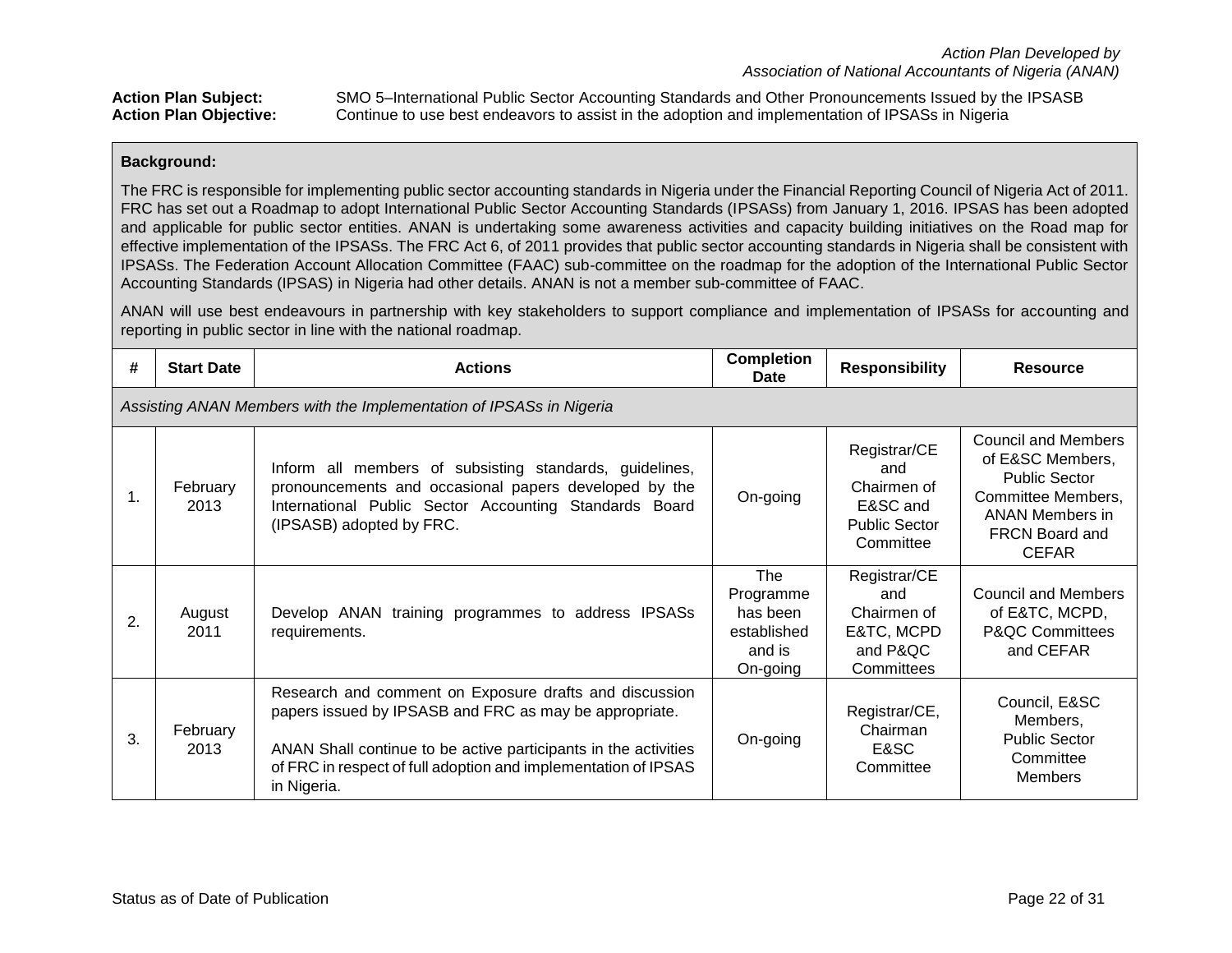| #  | <b>Start Date</b>                    | <b>Actions</b>                                                                                                                                                                                                                                                                                                                                                                                                                 | <b>Completion</b><br>Date | <b>Responsibility</b>                                                                 | <b>Resource</b>                                                                                   |  |  |
|----|--------------------------------------|--------------------------------------------------------------------------------------------------------------------------------------------------------------------------------------------------------------------------------------------------------------------------------------------------------------------------------------------------------------------------------------------------------------------------------|---------------------------|---------------------------------------------------------------------------------------|---------------------------------------------------------------------------------------------------|--|--|
| 4. | September<br>2009                    | To continue to run workshops, seminars and special training<br>for its members in collaboration with IA Seminars and other<br>Professional Accountancy Organisations so as to sharpen the<br>expertise of its members who are in the public sector.<br>ANAN has commenced On-line IPSAS training certification for<br>its members and graduates in conjunction with CPA Ireland<br>through the establishment of IPSAS Academy. | On-going                  | Registrar/CE,<br>Chairman<br>E&SC<br>Committee                                        | Council, E&SC<br>Members,<br><b>Public Sector</b><br>Committee<br>Members and CEFAR               |  |  |
| 5. | August<br>2011                       | Sustain the teaching of IPSAS into ANAN's curriculum at the<br>NCA and collaborate with relevant stakeholders to work out a<br>mechanism for ensuring that accounting education curricula in<br>Nigeria Tertiary Institutions covers IPSASs.                                                                                                                                                                                   | On-going                  | Registrar/CE<br>and Chairman of<br>E&TC, MCPD<br>and P&QC<br>Committees               | <b>Council and Members</b><br>of E&TC, MCPD,<br>P&QC Committees,<br>NUC, NBTE                     |  |  |
| 6. | February<br>2012                     | ANAN will continue to organise training on IPSAS for its<br>members.                                                                                                                                                                                                                                                                                                                                                           | On-going                  | Registrar/CE<br>and Chairman of<br>E&TC, MCPD<br>and P&QC<br>Committees               | <b>Council and Members</b><br>of E&TC, MCPD,<br><b>P&amp;QC Committees</b><br>and CEFAR           |  |  |
| 7. | March<br>2013                        | Continue to issue technical guidelines on application of<br><b>IPSASs these include:</b><br>At least one Technical article in the Journal quarterly.<br>a)<br>Responses to members' technical queries.<br>b)<br>Frequently Asked Questions.<br>C)                                                                                                                                                                              | On-going                  | Registrar/CE<br>and Chairman of<br>E&TC, Editorial<br>Board and<br>P&QC<br>Committees | <b>Council and Members</b><br>of E&TC, Editorial<br>Board, P&QC<br>Committees and<br><b>CEFAR</b> |  |  |
|    | <b>Maintaining Ongoing Processes</b> |                                                                                                                                                                                                                                                                                                                                                                                                                                |                           |                                                                                       |                                                                                                   |  |  |
| 8. | January<br>2013                      | Continue to ensure that ANAN Complies with revised SMO 5<br>requirements. This includes periodic review and updating the<br>Action Plan for future activities as may be appropriate.                                                                                                                                                                                                                                           | On-going                  | Registrar/CE<br>and Chairmen of<br>E&TC, Editorial<br>Board and<br>P&QC<br>Committees | <b>Council and Members</b><br>of E&TC, Editorial<br>Board and P&QC<br>Committees                  |  |  |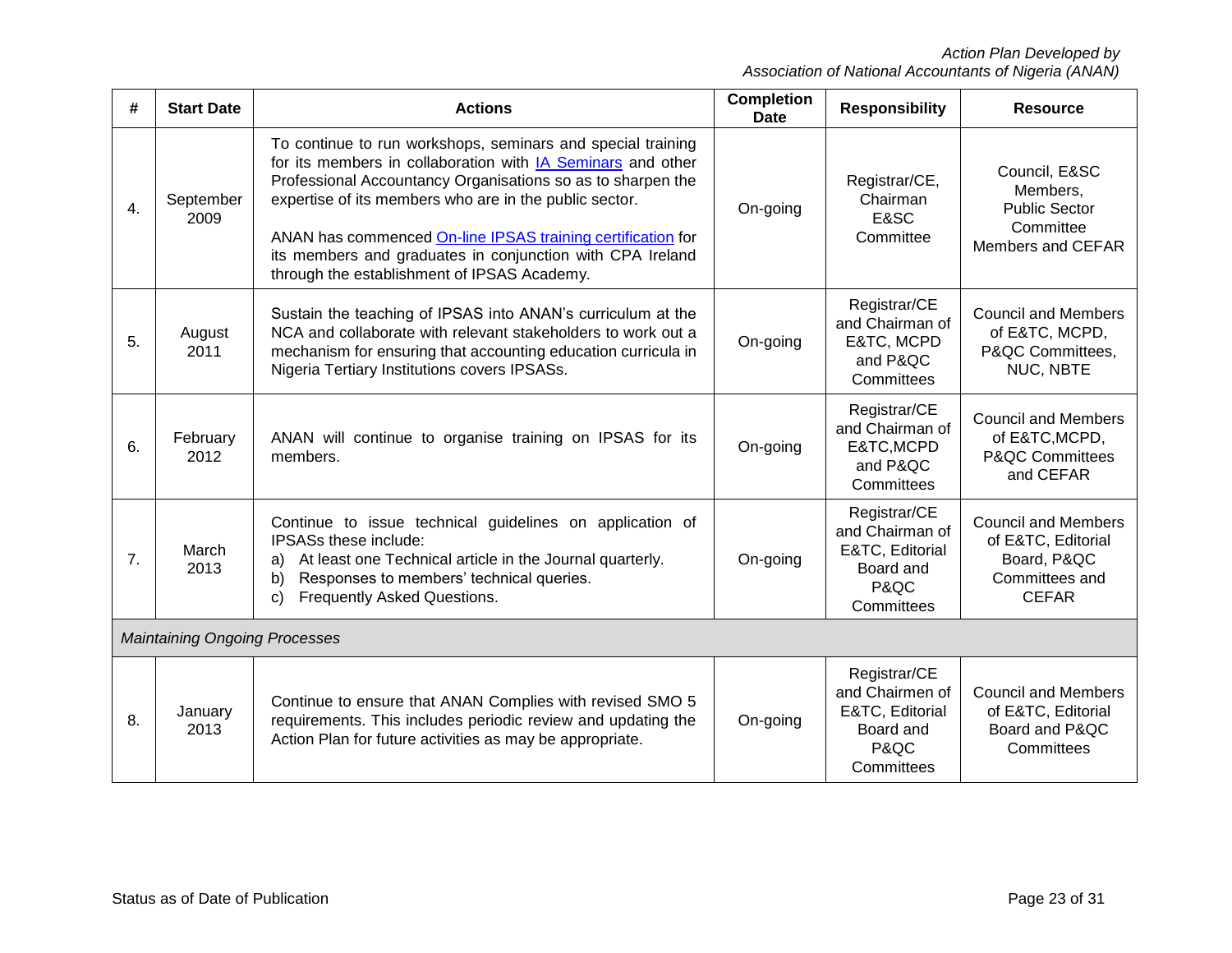| #  | <b>Start Date</b>                       | <b>Actions</b>                                        | <b>Completion</b><br><b>Date</b> | <b>Responsibility</b>                                                                 | <b>Resource</b>                                                                  |  |  |  |  |
|----|-----------------------------------------|-------------------------------------------------------|----------------------------------|---------------------------------------------------------------------------------------|----------------------------------------------------------------------------------|--|--|--|--|
|    | Review of ANAN's Compliance Information |                                                       |                                  |                                                                                       |                                                                                  |  |  |  |  |
| 9. | January<br>2013                         | Review and update sections relevant to revised SMO 5. | Quarterly                        | Registrar/CE<br>and Chairmen of<br>E&TC, Editorial<br>Board and<br>P&QC<br>Committees | <b>Council and Members</b><br>of E&TC, Editorial<br>Board and P&QC<br>Committees |  |  |  |  |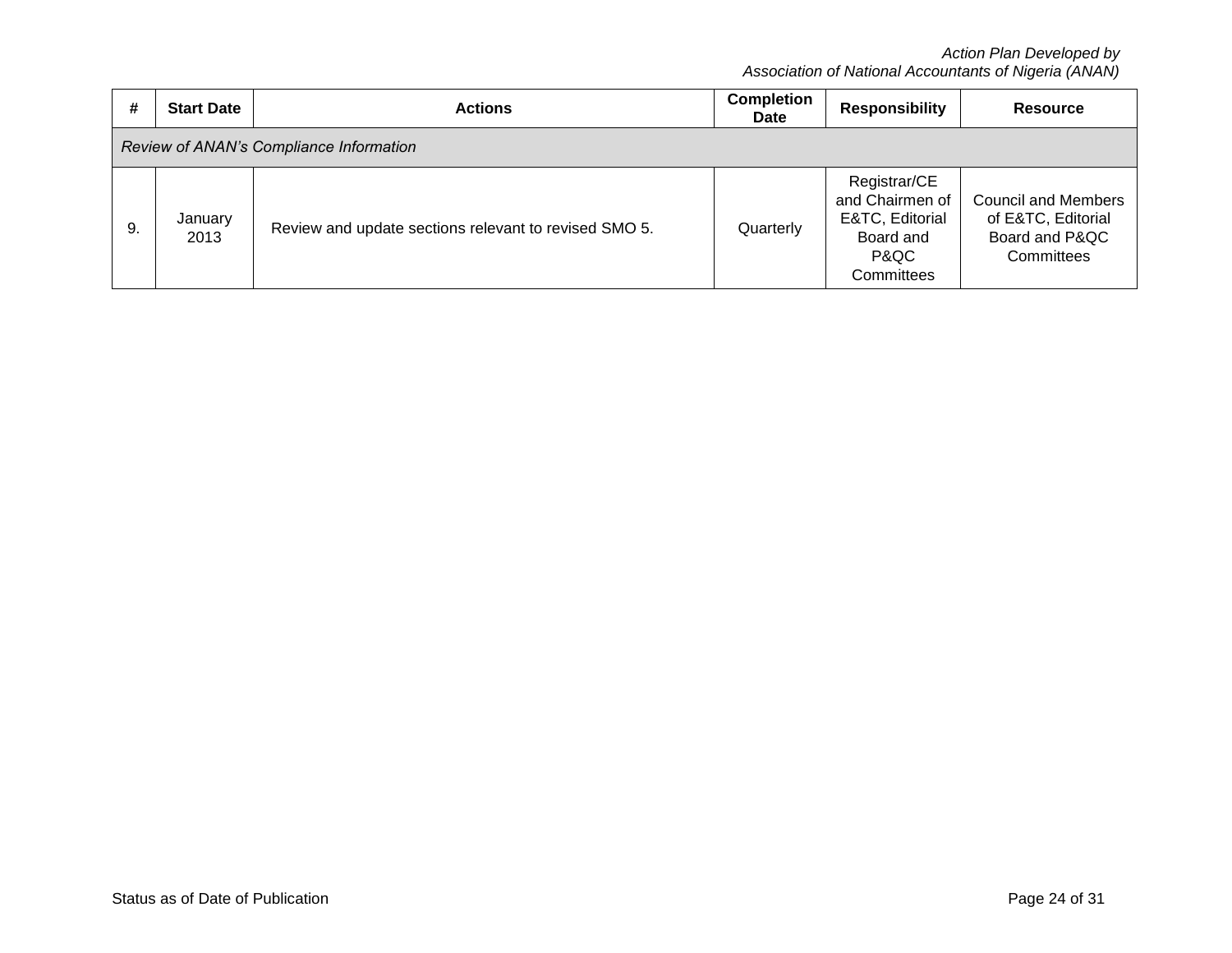| <b>Action Plan Subject:</b>   | SMO 6-Investigation and Discipline                                                                        |
|-------------------------------|-----------------------------------------------------------------------------------------------------------|
| <b>Action Plan Objective:</b> | Continue to use best endeavors to establish, sustain and strengthen ANAN's investigation and disciplinary |
|                               | mechanisms                                                                                                |

ANAN is responsible for investigation and discipline of its members. This is enshrined in Section 11 of ANAN Act CAP A26, LFN, 2004. Similar provision also exist in ICAN Act. The Association will use guidance in revised SMO 6 to execute its mandate. The enabling Act stipulates processes and procedure which the Association's Disciplinary Tribunal and Investigating Panel must follow see Part v of the enabling Act. The two committees are distinctively independent and separate. FRC has established and operate I& D system for Professional Accountants in the jurisdiction in line with SMO 6.

| #  | <b>Start Date</b>                                                                                            | <b>Actions</b>                                                                                                                                                                                                                                                                                                                                                                                                                                                                                                                                                                                                                                                                                                                                      | <b>Completion</b><br>Date | <b>Responsibility</b>                                                                         | <b>Resource</b>                                                                                                |  |  |  |  |
|----|--------------------------------------------------------------------------------------------------------------|-----------------------------------------------------------------------------------------------------------------------------------------------------------------------------------------------------------------------------------------------------------------------------------------------------------------------------------------------------------------------------------------------------------------------------------------------------------------------------------------------------------------------------------------------------------------------------------------------------------------------------------------------------------------------------------------------------------------------------------------------------|---------------------------|-----------------------------------------------------------------------------------------------|----------------------------------------------------------------------------------------------------------------|--|--|--|--|
|    | Establishing, Implementing, Sustaining and Strengthening the Investigation and Disciplinary (I&D) Mechanisms |                                                                                                                                                                                                                                                                                                                                                                                                                                                                                                                                                                                                                                                                                                                                                     |                           |                                                                                               |                                                                                                                |  |  |  |  |
| 1. | August<br>1993                                                                                               | Review policies, procedures and rules governing professional<br>misconduct. In line with revised SMO 6 Investigation and<br>Discipline Professional misconduct which include:<br>Criminal activity;<br>a)<br>Acts or omissions likely to bring the accountancy profession<br>b)<br>into disrepute;<br>Breaches of professional standards;<br>C)<br>Breaches of ethical requirements;<br>d)<br>Gross professional negligence;<br>e)<br>Less serious instances of professional negligence that<br>f)<br>cumulatively, may indicate unfitness to exercise practicing<br>rights; and<br>Unsatisfactory work.<br>g)<br>All members of ANAN Investigative Panel are Non-Council<br>Members. A lawyer which is non Accountant is a member of the<br>Panel. | Completed                 | Registrar/CE,<br>Chairmen<br>E&SC and<br>Investigation<br>Panel &<br>Disciplinary<br>Tribunal | Council, E&SC and<br>Twinning Partner<br>Representative of<br>Attorney-General of<br>the Federation            |  |  |  |  |
| 2. | May<br>2013                                                                                                  | Ensure full implementation of the resolution of members at<br>a)<br>2014 AGM which excludes members of the Council from<br>participating in the activities of the Investigating Panel.<br>Ensure Appeals mechanism as contained in ANAN Statute<br>b)<br>are observed. The Appeal mechanism is available for<br>individuals who wish to appeal decisions.                                                                                                                                                                                                                                                                                                                                                                                           | On-going                  | Registrar/CE,<br>Chairman<br>E&SC and<br>Twinning<br>Partner                                  | Council, E&SC<br>Member and Twinning<br>Partner.<br>Representative of<br>Attorney-General of<br>the Federation |  |  |  |  |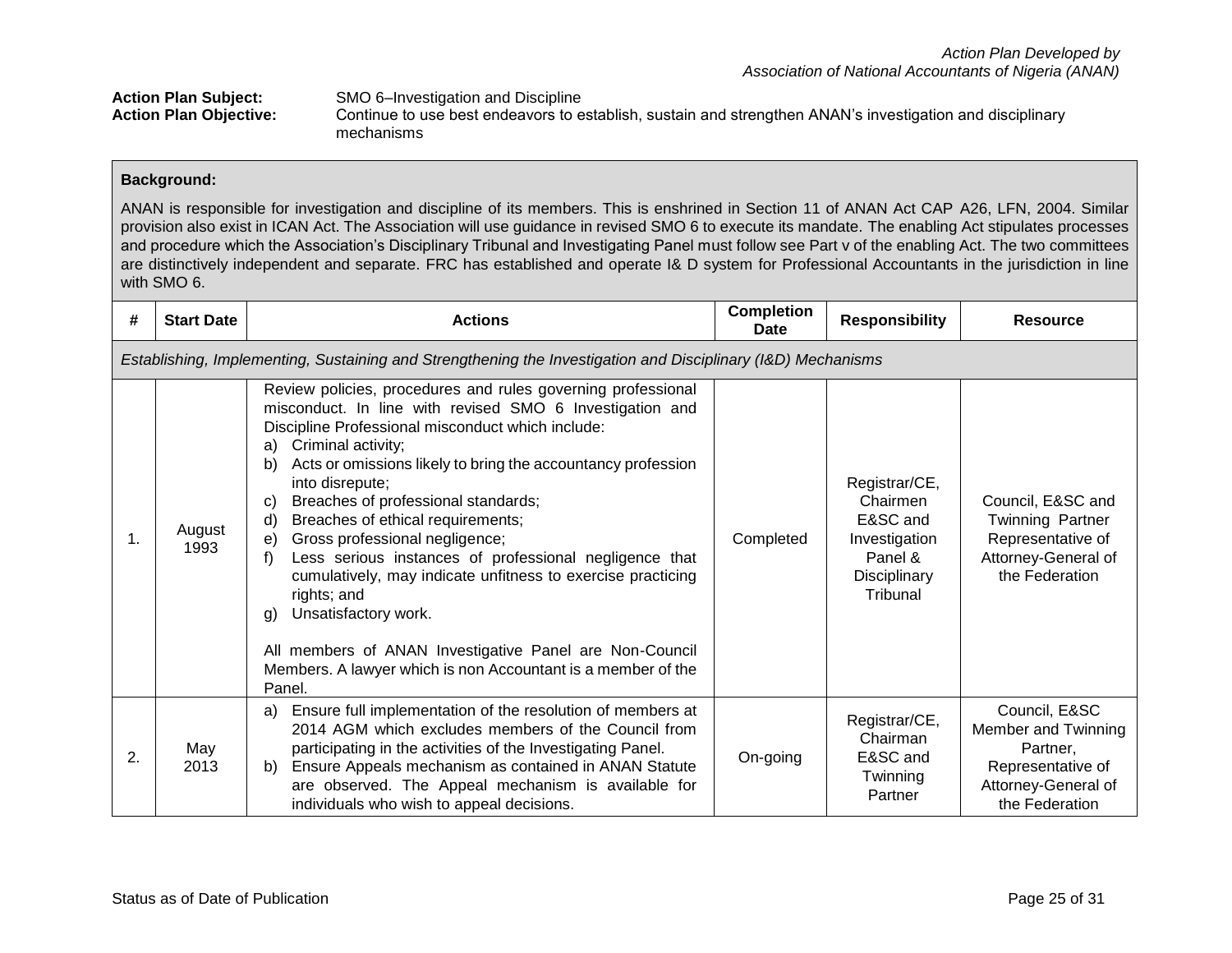| #  | <b>Start Date</b>                       | <b>Actions</b>                                                                                                                                                                                                                 | <b>Completion</b><br><b>Date</b> | <b>Responsibility</b>                                                            | <b>Resource</b>                                          |  |  |
|----|-----------------------------------------|--------------------------------------------------------------------------------------------------------------------------------------------------------------------------------------------------------------------------------|----------------------------------|----------------------------------------------------------------------------------|----------------------------------------------------------|--|--|
| 3. | August<br>1993                          | Maintain and update records of cases and judgements during<br>retention period as provided by the laws.                                                                                                                        | On-going                         | Registrar/CE,<br>Chairman<br><b>E&amp;S Committee</b>                            | Council                                                  |  |  |
| 4. | May<br>2013                             | Sustain the tracking mechanism for ensuring that cases are<br>promptly investigated and concluded without bias.                                                                                                                | On-going                         | Registrar/CE,<br>Chairman<br><b>E&amp;S Committee</b><br>and Twinning<br>Partner | Council                                                  |  |  |
| 5. | May<br>2013                             | Continuous training and re-training of members of I&D and staff<br>on international best practices.                                                                                                                            | On-going                         | Registrar/CE,<br>Twinning<br>Partner                                             | Council,<br><b>Twinning Partner</b>                      |  |  |
| 6. | May<br>2013                             | Incorporate both the information based and complaint based<br>approaches to investigation and disciplinary process as<br>contained in 6.55 of SMO 6 and in line with the revised SMO 6<br>effective January 2013.              | On-going                         | Registrar/CE<br>and Twinning<br>Partner                                          | <b>Council and Twinning</b><br>Partner                   |  |  |
| 7. | May<br>2013                             | Provide a platform to trigger the lodgement and receipt of<br>complaint by an aggrieved party, this will be on the association<br>website as well as off-line as carriage for the whistleblowing<br>policy of the Association. | On-going                         | Registrar/CE<br>Chairman<br><b>E&amp;S Committee</b>                             | Council                                                  |  |  |
|    |                                         | <b>Maintaining Ongoing Processes</b>                                                                                                                                                                                           |                                  |                                                                                  |                                                          |  |  |
| 8. | January<br>2013                         | Continue to ensure that ANAN Complies with revised SMO 6<br>requirements. This includes periodic review and updating the<br>On-going<br>Action Plan for future activities as may be appropriate.                               |                                  | Registrar/CE,<br><b>E&amp;S Committee</b><br>and Twinning<br>Partner             | Council, E&S<br>Committee and<br><b>Twinning Partner</b> |  |  |
|    | Review of ANAN's Compliance Information |                                                                                                                                                                                                                                |                                  |                                                                                  |                                                          |  |  |
| 9. | January<br>2013                         | Review and update sections relevant to revised SMO 6 as<br>necessary.                                                                                                                                                          | Quarterly                        | Registrar/CE,<br>P&QC<br>Committee                                               | Council, E&S<br>Committee and<br><b>Twinning Partner</b> |  |  |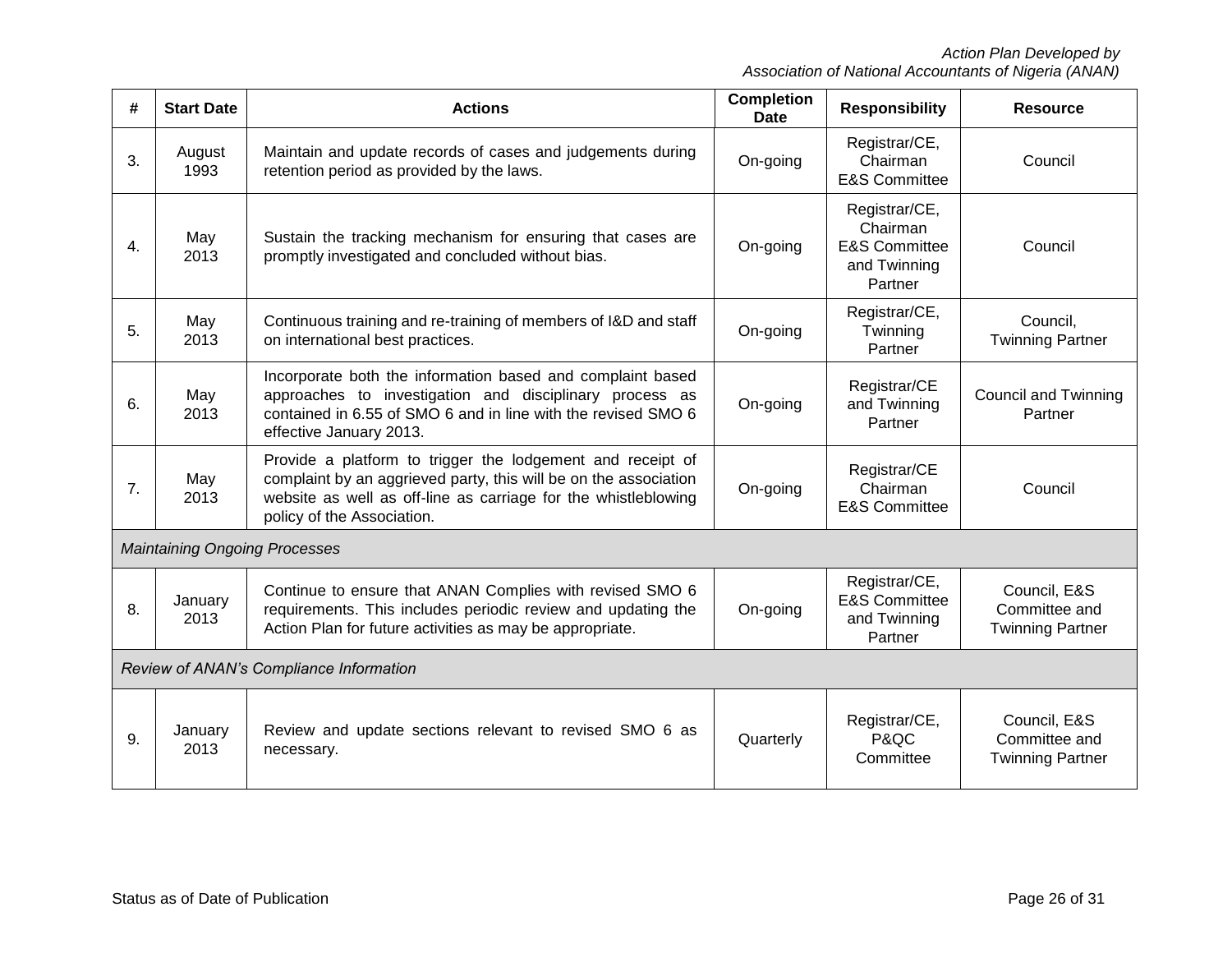## **Appendix III‒Main Requirements of SMO 6**

| <b>Requirements</b> |                                                                                                                                                                    |   | N | <b>Partially</b> | <b>Comments</b>                                                                            |  |  |
|---------------------|--------------------------------------------------------------------------------------------------------------------------------------------------------------------|---|---|------------------|--------------------------------------------------------------------------------------------|--|--|
| 1.                  | Scope of the system<br>A system of investigation, discipline and appeals<br>exists for the accountancy profession. The<br>system is operational.                   | Y |   |                  | The system fully in place and operational                                                  |  |  |
| 2.                  | Information about the types of misconduct which<br>may bring about investigative actions is publicly<br>available.                                                 | Y |   |                  | Members are very much aware of misconducts which<br>may bring about investigative actions. |  |  |
| 3.                  | <b>Initiation of Proceedings</b><br>Both a "complaints-based" and an "information-<br>based" approach are adopted.                                                 | Y |   |                  | The mix of both approaches are adopted.                                                    |  |  |
| 4.                  | Link with the results of QA reviews has been<br>established.                                                                                                       | Y |   |                  |                                                                                            |  |  |
| 5.                  | <b>Investigative process</b><br>A committee or similar body exists for performing<br>investigations.                                                               | Y |   |                  |                                                                                            |  |  |
| 6.                  | Members of a committee are independent of the<br>subject of the investigation and other related<br>parties.                                                        | Y |   |                  |                                                                                            |  |  |
| 7.                  | <b>Disciplinary process</b><br>A separate disciplinary committee/entity exists to<br>make disciplinary decisions on referrals from the<br>investigation committee. | Y |   |                  | different from<br>Investigative<br>disciplinary<br>panel<br>is<br>committee.               |  |  |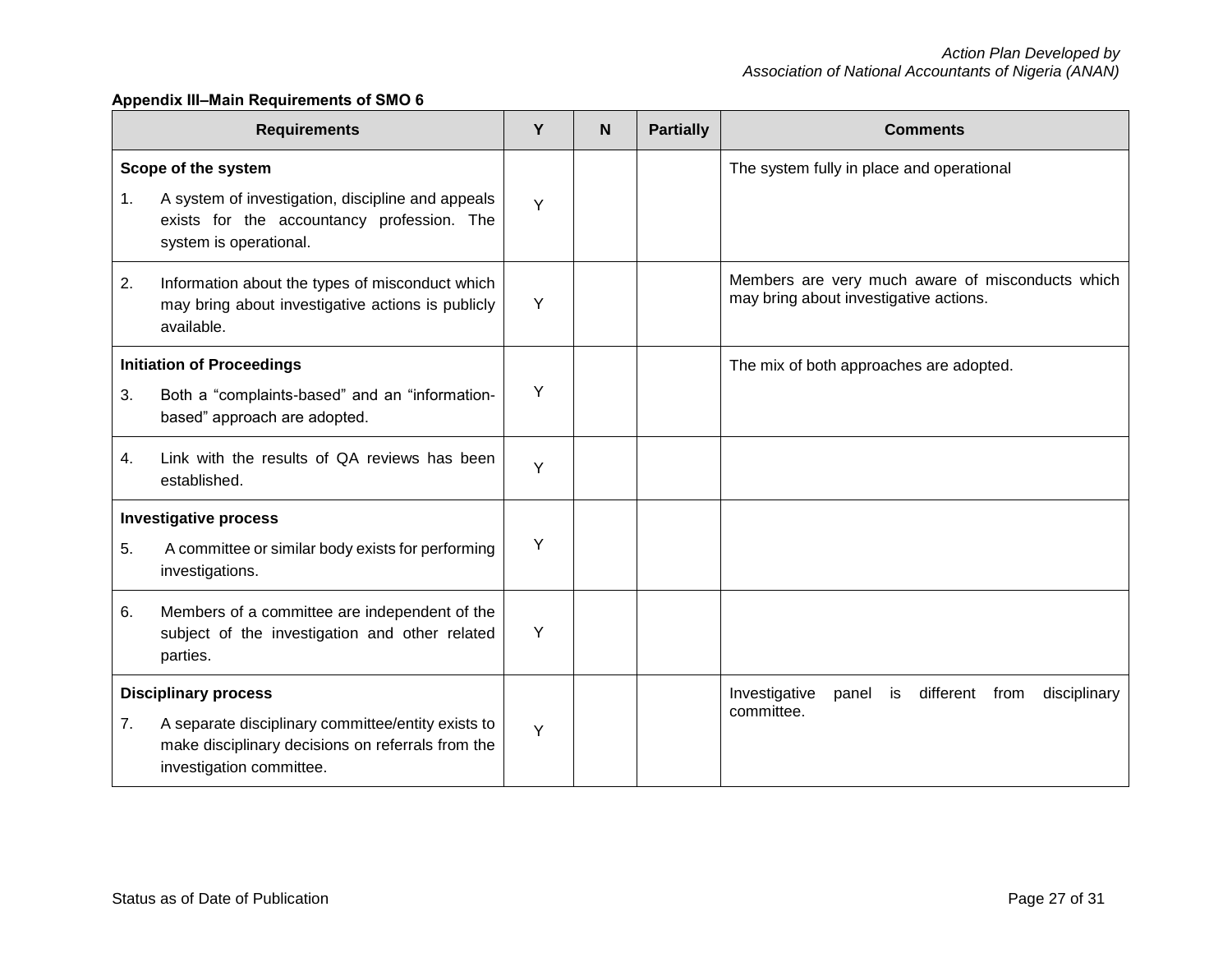|     | <b>Requirements</b>                                                                                                                                                                                                                                                            | Y | N | <b>Partially</b> | <b>Comments</b>                                                                                                                     |
|-----|--------------------------------------------------------------------------------------------------------------------------------------------------------------------------------------------------------------------------------------------------------------------------------|---|---|------------------|-------------------------------------------------------------------------------------------------------------------------------------|
| 8.  | of the committee/entity<br>Members<br>include<br>professional accountants as well as non-<br>accountants.                                                                                                                                                                      | Y |   |                  | There are accountants and lawyers in the committee.                                                                                 |
| 9.  | The tribunal exhibits independence of the subject<br>of the investigation and other related parties.                                                                                                                                                                           | Y |   |                  |                                                                                                                                     |
| 10. | <b>Sanctions</b><br>The disciplinary system allows imposing an<br>extensive range of penalties. It is particularly<br>important to include (a) loss of professional<br>designation; (b) restriction and removal of<br>practicing rights; and (c) exclusion from<br>membership. | Y |   |                  | The type of the penalties depends on the misconduct<br>investigated.                                                                |
|     | Rights of representation and appeal<br>11. A third appeals body exists which is separate<br>from both the disciplinary committee and<br>investigative committee.                                                                                                               | Y |   |                  | A third appeal body exist for any member who feels<br>unsatisfied with penalty.                                                     |
|     | <b>Administrative Processes</b>                                                                                                                                                                                                                                                |   |   |                  |                                                                                                                                     |
| 12. | Timeframe targets for disposal of all cases are<br>set.                                                                                                                                                                                                                        | Y |   |                  |                                                                                                                                     |
| 13. | Tracking mechanisms to monitor progress in<br>investigation<br>and discipline<br>and<br>related<br>procedures are established.                                                                                                                                                 |   | N |                  |                                                                                                                                     |
| 14. | Records of investigations and<br>disciplinary<br>processes are established.                                                                                                                                                                                                    | Υ |   |                  | All records of investigations and disciplinary processes<br>are established and in custody of the Legal Unit of the<br>Association. |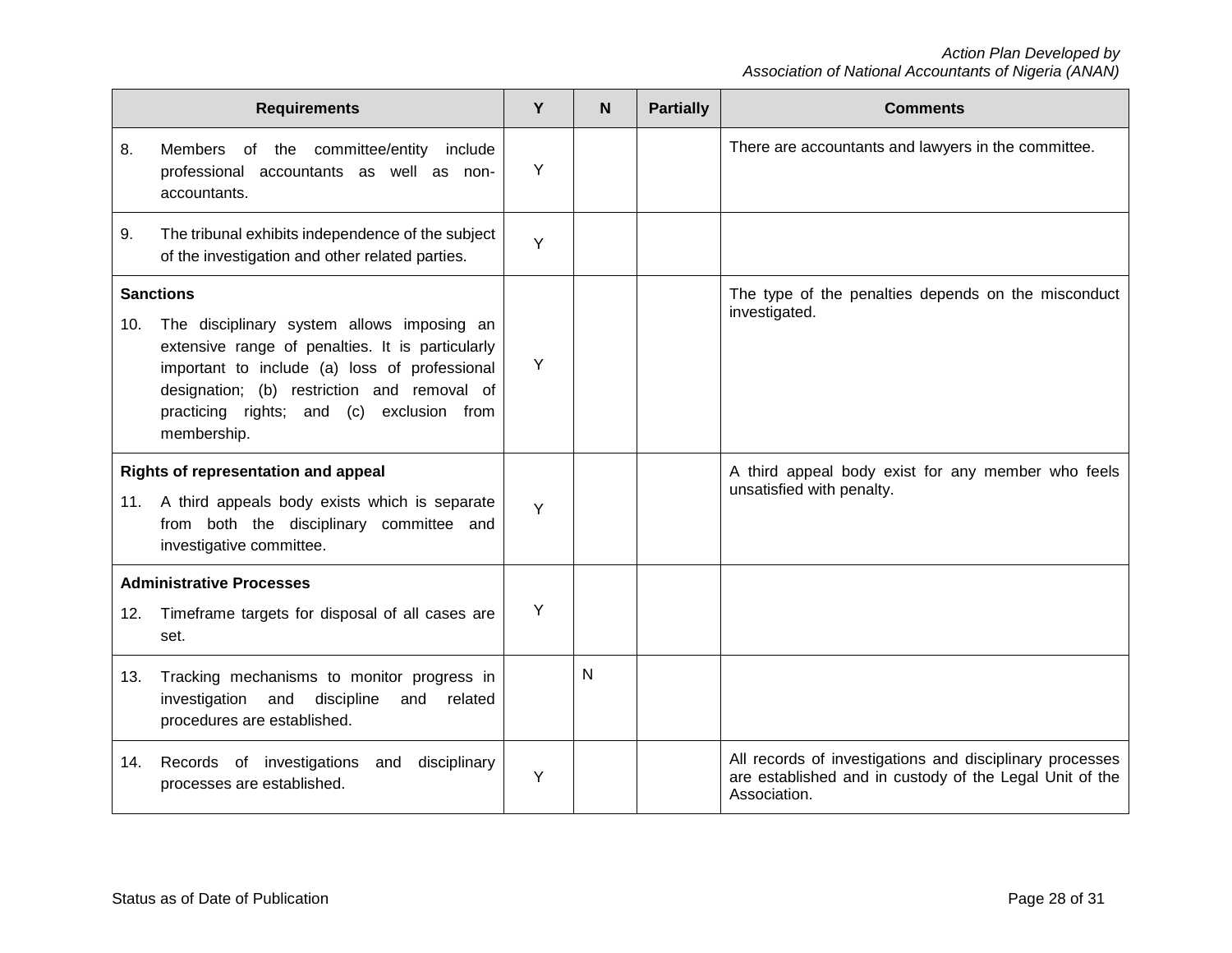|                                                       | <b>Requirements</b>                                                                                                                         | Y | N | <b>Partially</b> | <b>Comments</b> |
|-------------------------------------------------------|---------------------------------------------------------------------------------------------------------------------------------------------|---|---|------------------|-----------------|
|                                                       | <b>Public Interest Considerations</b>                                                                                                       |   |   |                  |                 |
| 15.                                                   | Activities are supported to ensure that the public<br>is aware that an investigative and disciplinary<br>system exists in the jurisdiction. | Y |   |                  |                 |
| 16.                                                   | A process for the independent review of<br>complaints on which there was no follow-up is<br>established.                                    |   | N |                  |                 |
| 17.                                                   | The results of the investigative and disciplinary<br>proceedings are made available to the public.                                          | Y |   |                  |                 |
|                                                       | <b>Liaison with Outside Bodies</b>                                                                                                          |   |   |                  |                 |
| 18.                                                   | There is an appropriate process for liaison with<br>outside bodies on possible involvement in<br>serious crimes and offences.               | Y |   |                  |                 |
| Regular review of implementation and<br>effectiveness |                                                                                                                                             |   |   |                  |                 |
| 19.                                                   | implementation<br>Regular review<br>of<br>and<br>effectiveness of the system are performed and<br>corrective actions are implemented.       | Y |   |                  |                 |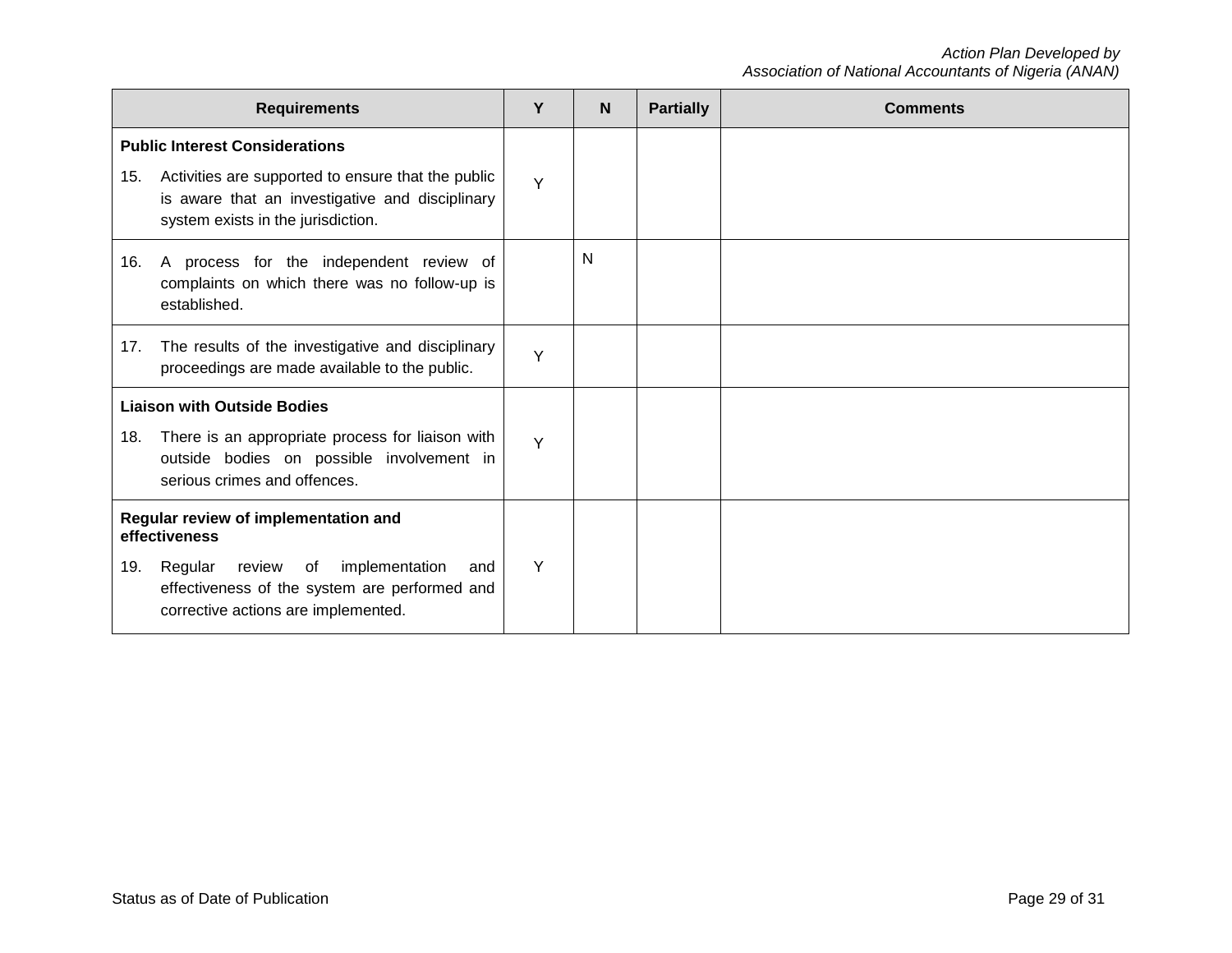Action Plan Subject: SMO 7–International Financial Reporting Standards and Other Pronouncements issued by the IASB<br>**Action Plan Objective:** Continue to use best endeavours to maintain and continuously improve an ongoing pr Continue to use best endeavours to maintain and continuously improve an ongoing programme for adoption and implementation of IFRS

### **Background:**

The FRC has adopted IFRS.ANAN will guide its members towards compliance. ANAN has already commenced the teaching and training on International Financial Reporting standards (IFRS) and related extensible Business Reporting Language (XBRL) taxonomy for its students and members FRC, in which ANAN has two representatives, has legal responsibility for implementing accounting standards in Nigeria.

Below is the time scale for the adoption of IFRS as financial reporting framework in Nigeria:

1. Quoted entities and significant public interest entities: January 1, 2012;

2. Other public interest entities: January 1, 2013;

3. Small and Medium Enterprises (SMEs): January 1, 2014.

This was approved by the Federal Executive Council of Nigeria on September 2, 2010.

| #  | <b>Start Date</b>                                      | <b>Actions</b>                                                                                                                                                                                                                                                                                                                                                                                                                                                        | <b>Completion</b><br><b>Date</b> | <b>Responsibility</b>                                                                             | <b>Resource</b>                                                                                   |  |  |  |  |
|----|--------------------------------------------------------|-----------------------------------------------------------------------------------------------------------------------------------------------------------------------------------------------------------------------------------------------------------------------------------------------------------------------------------------------------------------------------------------------------------------------------------------------------------------------|----------------------------------|---------------------------------------------------------------------------------------------------|---------------------------------------------------------------------------------------------------|--|--|--|--|
|    | Assisting ANAN Members with the Implementation of IFRS |                                                                                                                                                                                                                                                                                                                                                                                                                                                                       |                                  |                                                                                                   |                                                                                                   |  |  |  |  |
| 1. | January<br>2011                                        | Inform all members of subsisting IFRSs standards, guidelines,<br>pronouncements and occasional papers developed by the<br>International Financial Reporting Standards Board (IFRSB)<br>adopted by FRC.                                                                                                                                                                                                                                                                | On-going                         | Registrar/CE,<br>Chairmen E&TC,<br>E&SC and<br>P&QC<br>Committee                                  | Council, Board of<br>Governors,<br>E&TC, P&QC, E&S<br><b>Committee Members</b><br>and CEFAR       |  |  |  |  |
| 2. | January<br>2011                                        | Hold annual workshop on IFRS for its members all over the<br>country to raise awareness on standards developments and<br>standards currently in use.                                                                                                                                                                                                                                                                                                                  | On-going                         | Registrar/CE,<br>Chairmen E&TC,<br>E&S<br>Committee                                               | Council<br>P&QCC,<br><b>E&amp;TC, E&amp;S</b><br><b>Committee Members</b><br>and CEFAR            |  |  |  |  |
| 3. | March<br>2013                                          | Continue to issue technical guides on application of IFRSs, (The<br>Character of Leadership and Impact on Financial Reporting -<br>2016, Good Corporate Governance and growth of Business:<br>The Role of Accountants in periods of Economic Recession -<br>2017) which should include:<br>At least one Technical article in the Association's Journal<br>a)<br>quarterly;<br>Responses to members' technical queries;<br>b)<br>IFRS based Reporting templates.<br>C) | On-going                         | Registrar/CE,<br>Chairmen<br><b>Editorial Board</b><br>E&TC, E&S<br>Committee and<br><b>CEFAR</b> | Council, Editorial<br>Board,<br><b>E&amp;TC, E&amp;S</b><br><b>Committee Members</b><br>and CEFAR |  |  |  |  |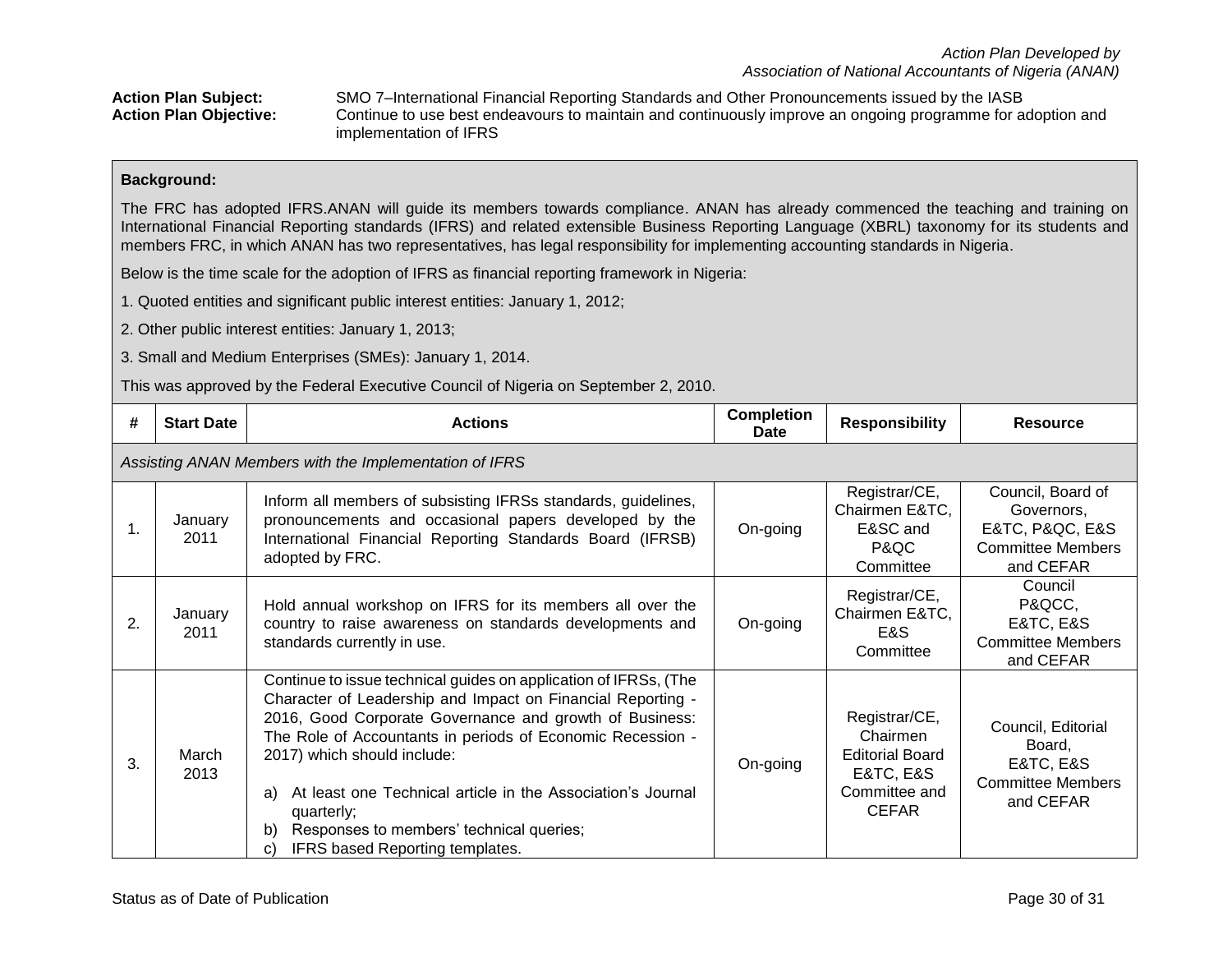| #                | <b>Start Date</b> | <b>Actions</b>                                                                                                                                                                                                                                                                                                                | <b>Completion</b><br><b>Date</b> | <b>Responsibility</b>                                                                       | <b>Resource</b>                                                                                              |
|------------------|-------------------|-------------------------------------------------------------------------------------------------------------------------------------------------------------------------------------------------------------------------------------------------------------------------------------------------------------------------------|----------------------------------|---------------------------------------------------------------------------------------------|--------------------------------------------------------------------------------------------------------------|
| $\overline{4}$ . | January<br>2013   | Research and comment on International Accounting Standards<br>Board (IASB) and FRC Exposure Drafts.<br>ANAN Shall continue to be active participants in the activities of<br>FRC in respect of full adoption and implementation of IFRS in<br>Nigeria.                                                                        | On-going                         | Registrar/CE,<br>Chairman, E&S<br>Committee and<br><b>CEFAR</b>                             | Council, E&S<br><b>Committee Members</b><br>and CEFAR                                                        |
| 5.               | March<br>2013     | Shall continue to collaborate with relevant stakeholders to<br>establish mechanism to ensure that accounting education<br>curriculum of National Universities Commission (NUC) and<br>National Board for Technical Education (NBTE) to incorporate<br>IFRSs, IFRS for SMEs and its relationship with XBRL<br>recommendations. | On-going                         | Registrar/CE,<br>Chairman, E&TC                                                             | Council,<br><b>E&amp;T Committee</b><br>Members, Twinning<br>Partner, NUC, NBTE<br>and other<br>Stakeholders |
| 6.               | January<br>2011   | ANAN will continue to review and update ANAN curriculum,<br>MCPD and MPPF to reflect changes in IFRS.                                                                                                                                                                                                                         | On-going                         | Registrar/CE,<br>Council,<br><b>E&amp;T Committee</b><br>Members and<br>Twinning<br>Partner | Council,<br><b>E&amp;T Committee</b><br>Members and<br><b>Twinning Partner</b>                               |
| 7.               | January<br>2013   | ANAN shall continue to inform all members of subsisting IFRSs,<br>guidelines, pronouncements and occasional papers developed<br>by the IASB and FRC.                                                                                                                                                                          | On-going                         | Registrar/CE,<br>Chairman<br>E&SC, P&QC<br>Committees and<br>Twinning<br>Partner            | Council, ET&RC,<br>P&QCC and E&S<br>Committees and<br><b>Twinning Partner</b>                                |
|                  |                   | <b>Maintaining Ongoing Processes</b>                                                                                                                                                                                                                                                                                          |                                  |                                                                                             |                                                                                                              |
| 8.               | January<br>2013   | Continue to ensure that ANAN Complies with revised SMO 7<br>requirements. This includes periodic review and updating the<br>Action Plan for future activities as may be appropriate.                                                                                                                                          | Quarterly                        | Registrar/CE,<br>Chairman E&TC,<br>E&SC and<br>P&QC<br>Committees                           | Council                                                                                                      |
|                  |                   | Review of ANAN's Compliance Information                                                                                                                                                                                                                                                                                       |                                  |                                                                                             |                                                                                                              |
| 9.               | January<br>2013   | Review and update sections relevant to revised SMO 7.                                                                                                                                                                                                                                                                         | Quarterly                        | Registrar/CE,<br>Chairman<br><b>E&amp;S Committee</b>                                       | Council, E&S<br><b>Committee Members</b>                                                                     |